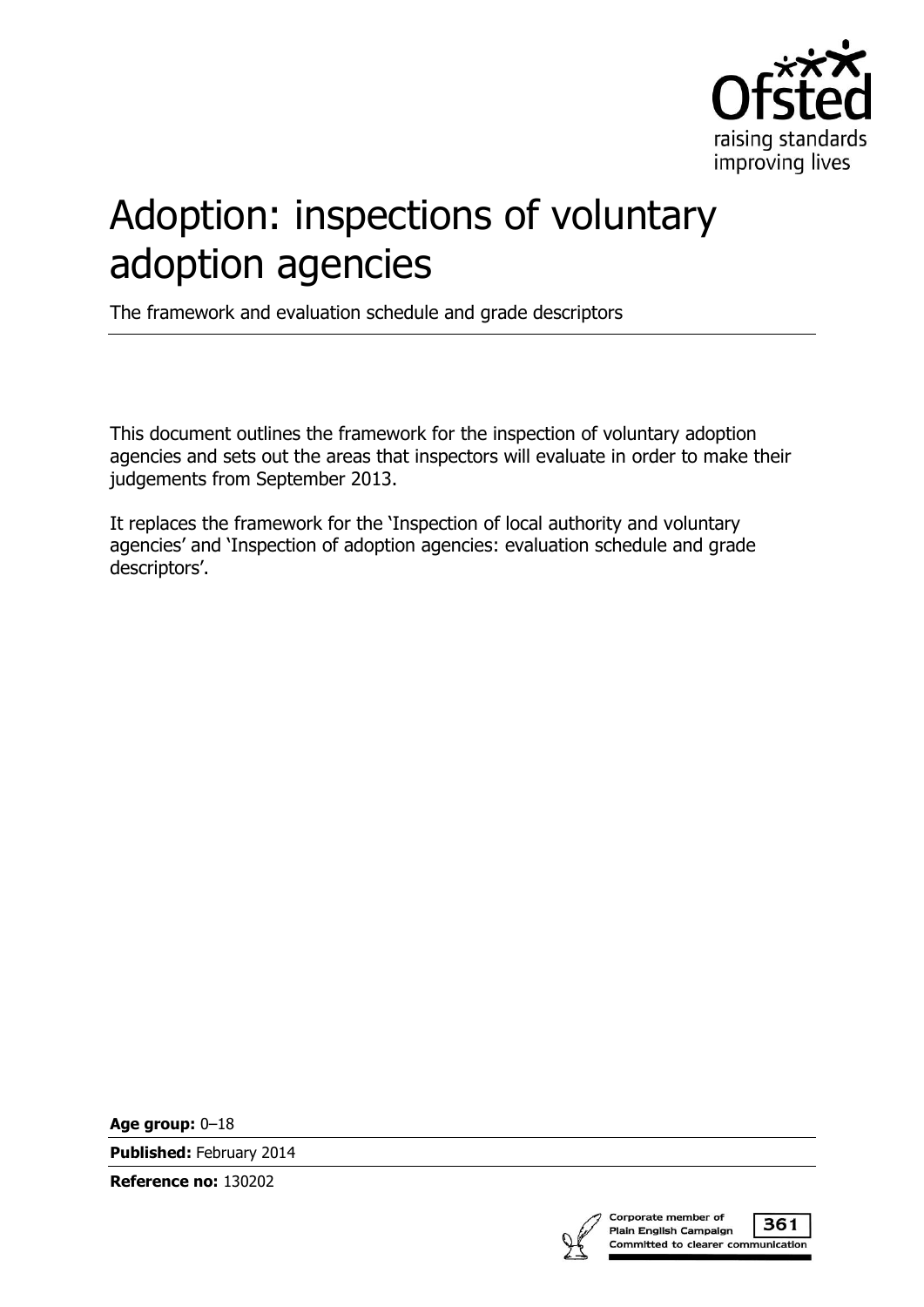The Office for Standards in Education, Children's Services and Skills (Ofsted) regulates and inspects to achieve excellence in the care of children and young people, and in education and skills for learners of all ages. It regulates and inspects childcare and children's social care, and inspects the Children and Family Court Advisory and Support Service (Cafcass), schools, colleges, initial teacher training, workbased learning and skills training, adult and community learning, and education and training in prisons and other secure establishments. It assesses council children's services, and inspects services for looked after children, safeguarding and child protection.

If you would like a copy of this document in a different format, such as large print or Braille, please telephone 0300 123 1231, or email enquiries@ofsted.gov.uk.

You may reuse this information (not including logos) free of charge in any format or medium, under the terms of the Open Government Licence. To view this licence, visit www.nationalarchives.gov.uk/doc/open-government-licence/, write to the Information Policy Team, The National Archives, Kew, London TW9 4DU, or email: psi@nationalarchives.gsi.gov.uk.

This publication is available at www.ofsted.gov.uk/resources/130202.

Interested in our work? You can subscribe to our website for news, information and updates at www.ofsted.gov.uk/user.

Piccadilly Gate Store Street Manchester M1 2WD

T: 0300 123 1231 Textphone: 0161 618 8524 E: enquiries@ofsted.gov.uk W: www.ofsted.gov.uk

No. 130202 © Crown copyright 2014

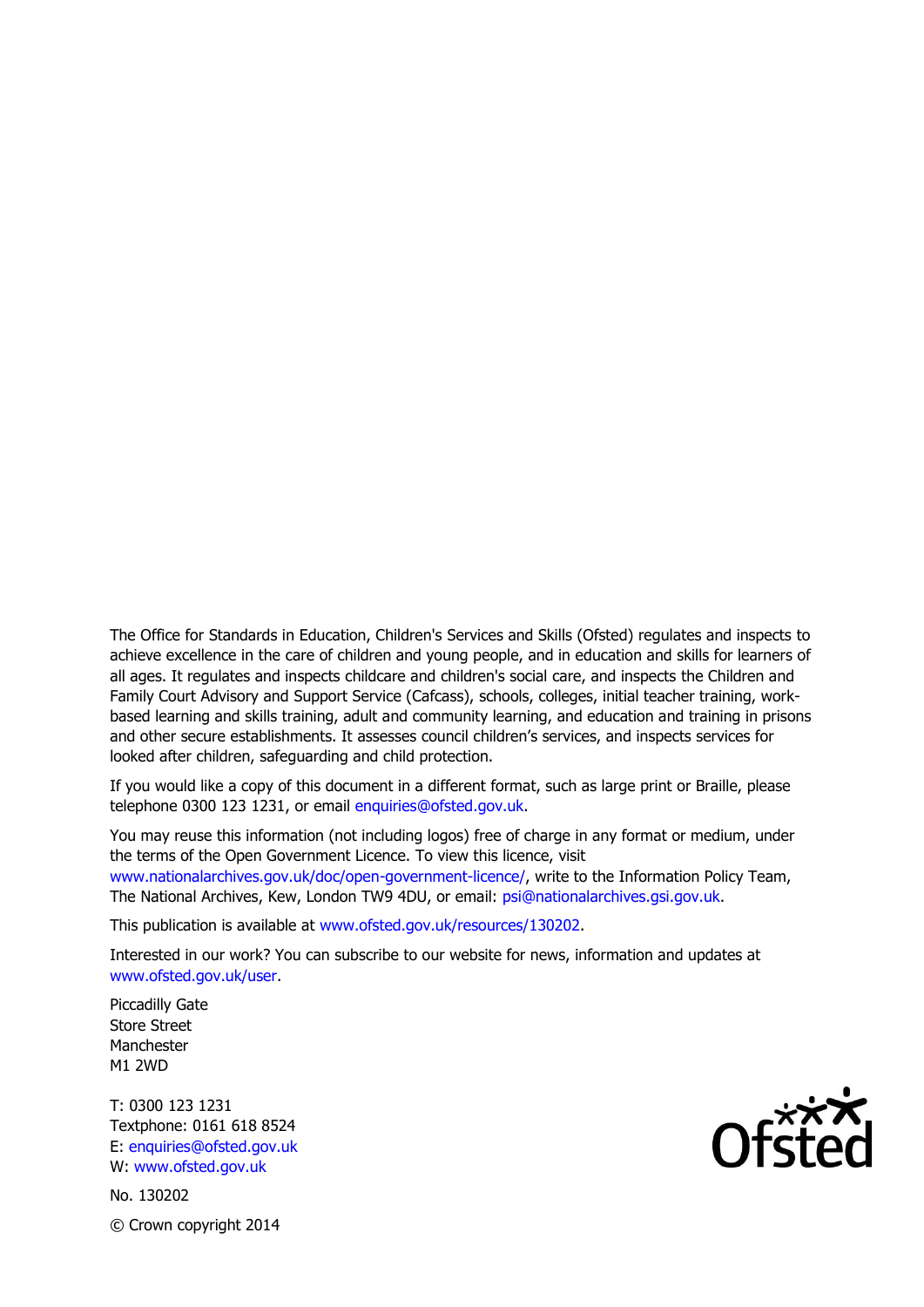

# <span id="page-2-0"></span>**Contents**

| Contents                                                                                                                                | 3                       |
|-----------------------------------------------------------------------------------------------------------------------------------------|-------------------------|
| <b>Introduction</b>                                                                                                                     | 5                       |
| <b>Legal basis for inspection</b>                                                                                                       | 5                       |
| <b>Frequency of inspection</b>                                                                                                          | 6                       |
| <b>Notice given for inspection</b>                                                                                                      | 6                       |
| <b>Inspectors</b>                                                                                                                       | $\overline{\mathbf{z}}$ |
| How the regulations and national minimum standards inform inspection                                                                    |                         |
| judgements                                                                                                                              | 7                       |
| The role of voluntary adoption agencies                                                                                                 | 8                       |
| <b>Inspection activity</b>                                                                                                              | 8                       |
| <b>Grading inspection findings</b>                                                                                                      | 9                       |
| Using the grade descriptors                                                                                                             | 10                      |
| Part one: voluntary adoption agencies offering a full range of adoption                                                                 |                         |
| services                                                                                                                                | 12                      |
| <b>Overall effectiveness</b>                                                                                                            | 12                      |
| The approach following an overall judgement of inadequate<br>The experiences and progress of and outcomes for children and young people | 13<br>14                |
| Quality of service provision                                                                                                            | 16                      |
| Safeguarding children and young people                                                                                                  | 18                      |
| Leadership and management                                                                                                               | 21                      |
| Fitness and conditions of registration                                                                                                  | 23                      |
| Part two: voluntary adoption agency branches that only offer adoption                                                                   |                         |
| support<br><b>Overall effectiveness</b>                                                                                                 | 24                      |
| The approach following an overall judgement of inadequate                                                                               | 24<br>25                |
| The experience and progress of, and outcomes for, service users                                                                         | 26                      |
| Quality of service provision                                                                                                            | 27                      |
| Safeguarding children, young people, adults and families                                                                                | 28                      |
| Leadership and management<br>Fitness and conditions of registration                                                                     | 30<br>32                |
| Annex A: Part one.                                                                                                                      | 33                      |
| Headline outcome statements from the national minimum standards for                                                                     |                         |
| voluntary adoption agencies that offer the full range of adoption services33                                                            |                         |
| Annex A: Part two.                                                                                                                      | 36                      |
| Headline outcome statements from the national minimum standards for                                                                     |                         |
| voluntary adoption agency branches that only provide adoption support 36                                                                |                         |
| Outcomes                                                                                                                                | 36                      |
|                                                                                                                                         |                         |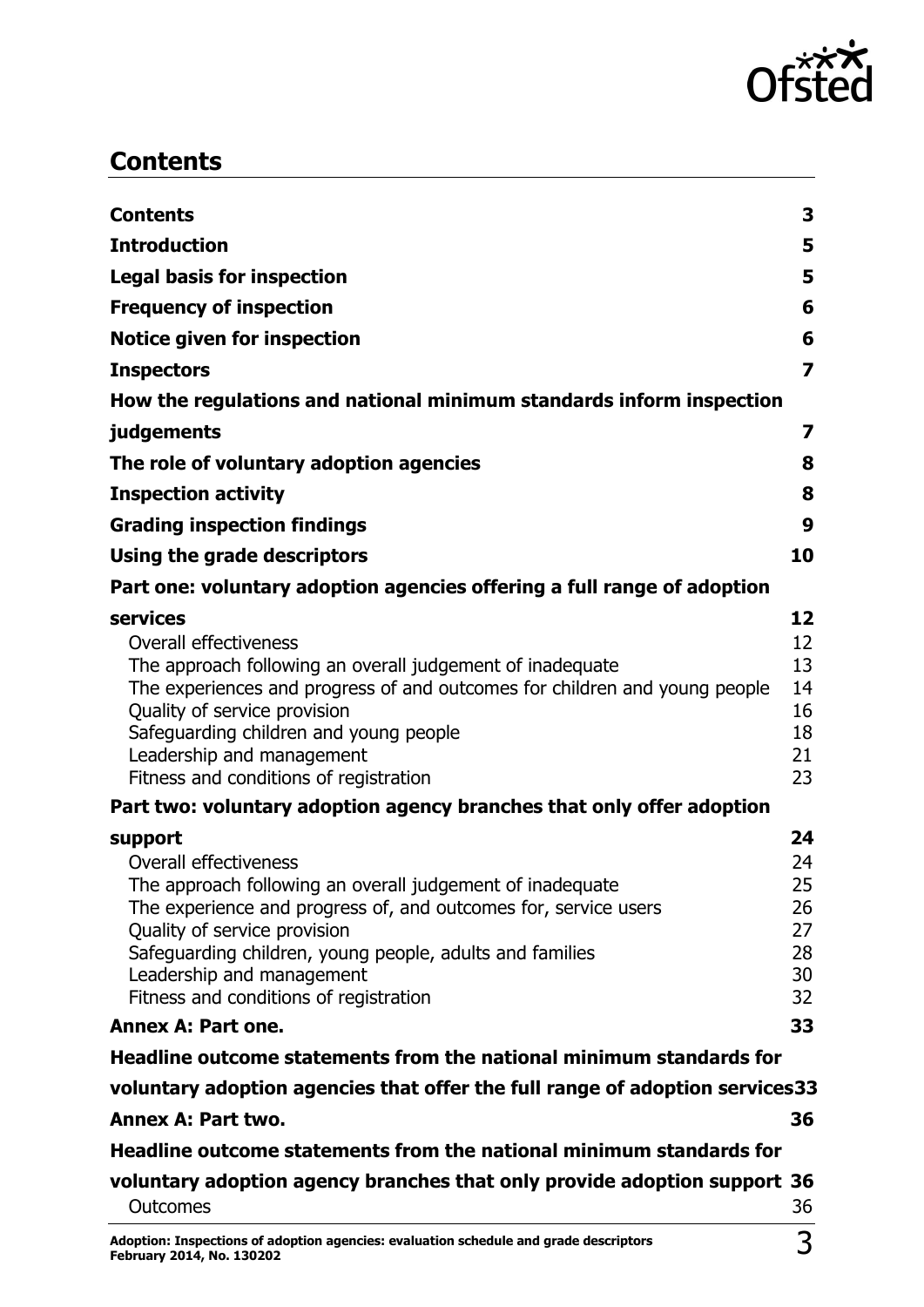

| relevant to the evaluation schedule                                    | 39 |  |
|------------------------------------------------------------------------|----|--|
| Annex B: National minimum standards, regulations and adoption guidance |    |  |
| Leadership and management                                              | 38 |  |
| Safeguarding                                                           | 37 |  |
| Quality of service provision                                           | 37 |  |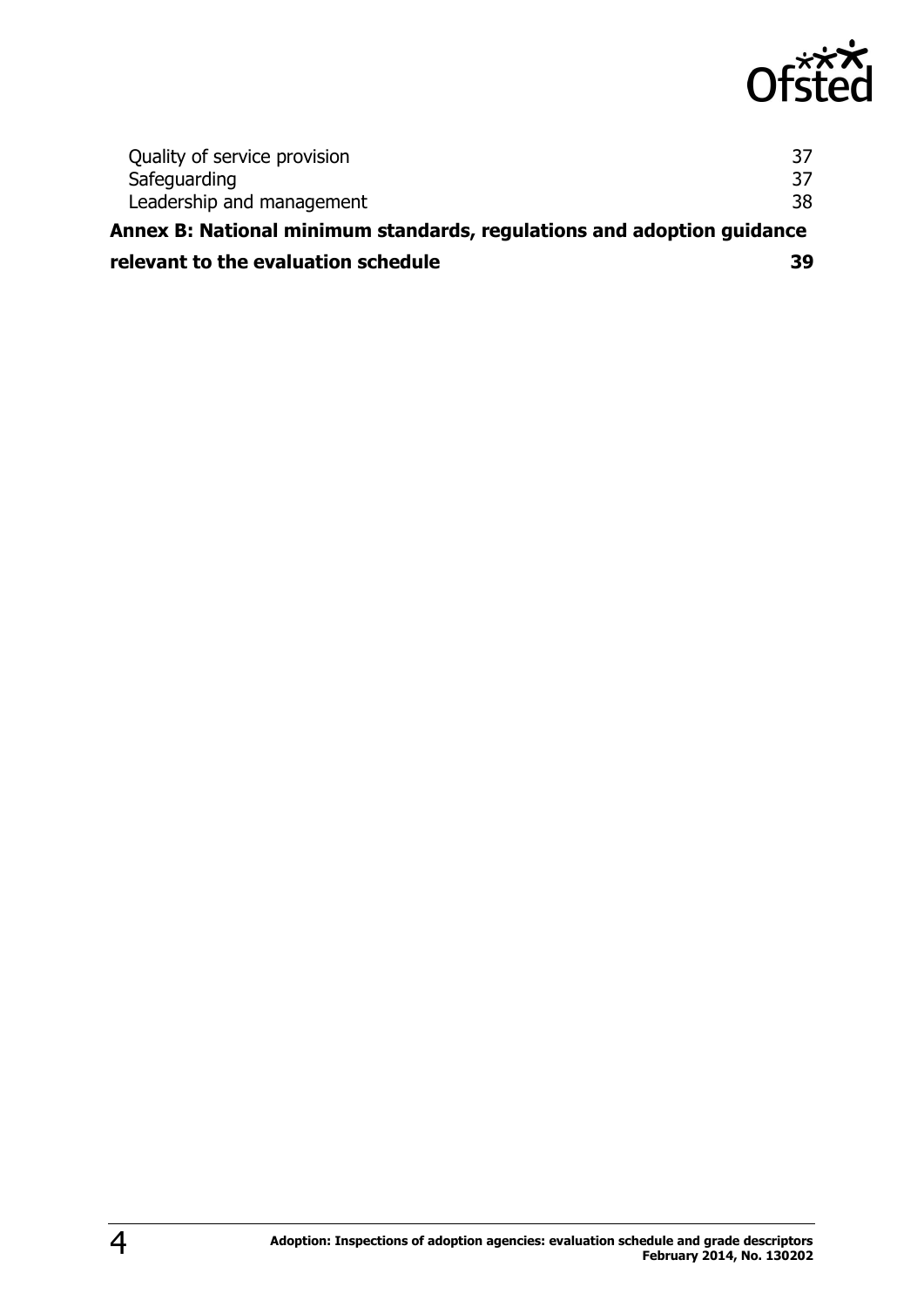

# <span id="page-4-0"></span>**Introduction**

- 1. This document sets out the judgements that inspectors make and report on when inspecting voluntary adoption agencies. It shows how the principles and processes underlying all Ofsted inspections are applied, sets out the statutory basis for inspection, and summarises the main features of the inspection process. There are two sections of grade descriptors, Part one and Part two. Part one applies to voluntary adoption agencies that offer the full range of adoption services. Part two applies to voluntary adoption agency branches that only offer adoption support services.
- 2. Throughout this evaluation schedule, references to children and young people, adoption and adopters include, where appropriate, children and young people who may be adopted or who have been adopted; inter-country arrangements; people who enquire about and apply to adopt; prospective adopters; and those who have adopted.
- 3. This framework and guidance remain subject to periodic review. Any changes will be published on our website.

# <span id="page-4-1"></span>**Legal basis for inspection**

- 4. Ofsted inspects voluntary adoption agencies under the Care Standards Act  $2000.<sup>1</sup>$  The Care Standards Act 2000 sets out Ofsted's power to register and inspect voluntary adoption agencies and, where necessary, to enforce compliance with statutory requirements including relevant regulations. Section 9 of the Adoption and Children Act 2002 allows regulations to be made in relation to the functions exercised by voluntary adoption agencies relating to adoption. The Care Standards Act 2000 at section 4(7) sets out a definition of an adoption agency that refers to the definition of a voluntary adoption society found in section 2 of the Adoption and Children Act 2002.
- 5. Ofsted is required to encourage the services it inspects and regulates to:
	- **n** improve

j

- **De user-focused**
- be efficient and effective in the use of resources.

<sup>&</sup>lt;sup>1</sup> The Care Standards Act 2000; [http://www.legislation.gov.uk/ukpga/2000/14/contents.](http://www.legislation.gov.uk/ukpga/2000/14/contents)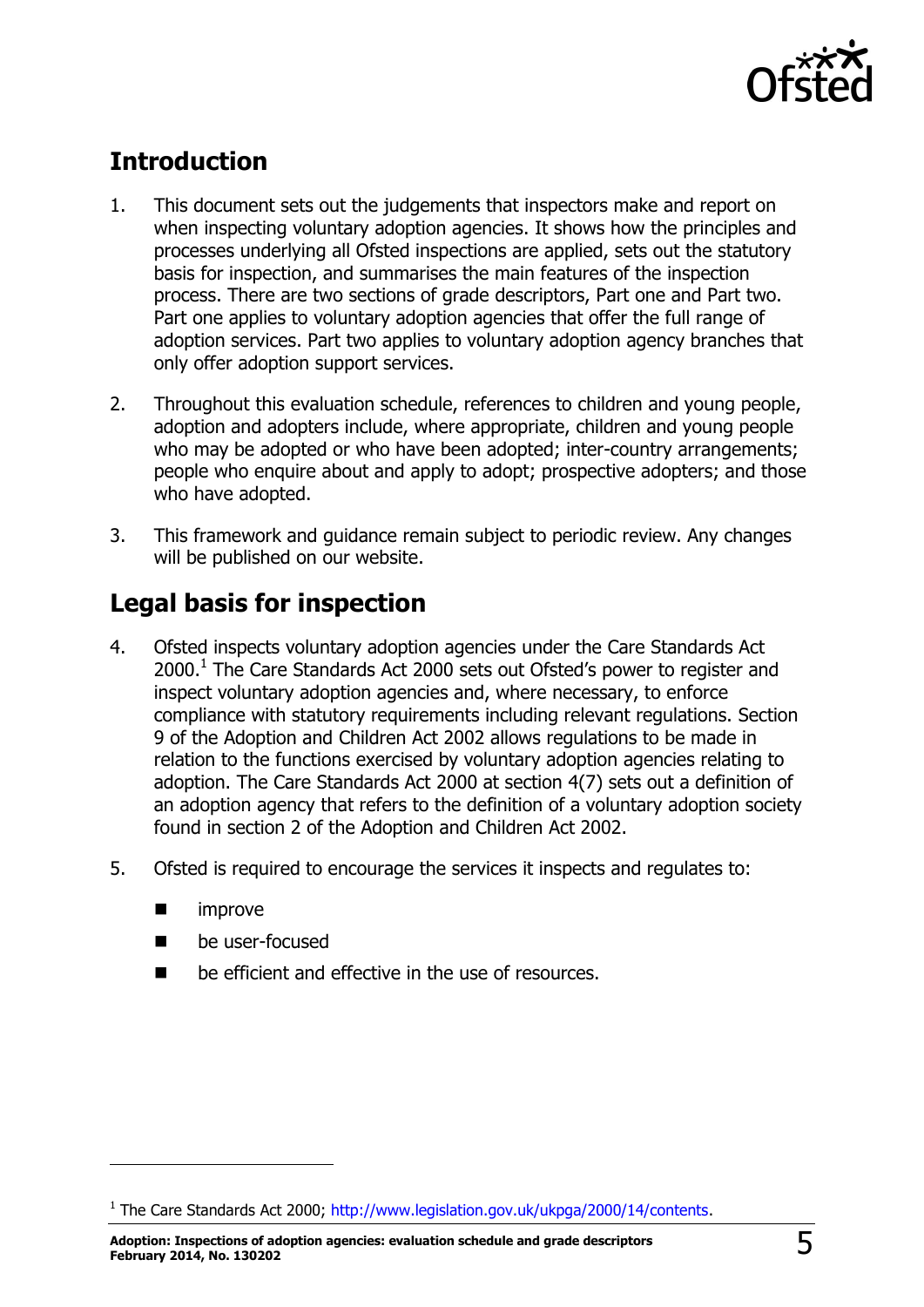

- 6. When inspecting voluntary adoption agencies, Ofsted gives consideration to knowledge and understanding gained from previous inspections and:
	- the Care Standards Act 2000
	- the Adoption and Children Act 2002
	- $\blacksquare$  the relevant regulations<sup>2</sup>
	- Adoption: National Minimum Standards. Department for Education. 2011
	- Adoption Guidance Adoption and Children Act 2002 Second revision July 2013 (referred to as statutory guidance). Department for Education. 2013.

# <span id="page-5-0"></span>**Frequency of inspection**

- 7. The frequency of inspections is set out in regulations.<sup>3</sup> Voluntary adoption agencies must have at least one inspection during each three-year inspection cycle.
- 8. The timing of any inspection is influenced by an assessment of:
	- any current complaints or enforcement action
	- notifications received from the voluntary adoption agency
	- $\blacksquare$  the outcomes of previous inspections
	- other relevant information held by Ofsted.
- 9. Where we judge a voluntary adoption agency as inadequate, we normally reinspect it within 12–18 months.

# <span id="page-5-1"></span>**Notice given for inspection**

10. Ten working days' notice will be given before an inspection begins.

The Adoption Agencies and Independent Review of Determinations (Amendment) Regulations 2011 The Adoption Information and Intermediary Services (Pre-Commencement Adoptions) Regulations 2005

 $\overline{a}$ 

 $2$  Including: The Adoption Agencies Regulations 2005

The Adoption Agencies (Miscellaneous Amendments) Regulations 2013

The Adoption Support Agencies (England) and Adoption Agencies (Miscellaneous Amendments) Regulations 2005

The Adoption Support Services (Local Authorities) (England) Regulations 2003

The Arrangements for Placement of Children by Voluntary Organisations and Others (England) Regulations 2011

The Disclosure of Adoption Information (Post-Commencement Adoptions) Regulations 2005

<sup>&</sup>lt;sup>3</sup> Her Majesty's Chief Inspector of Education, Children's Services and Skills (Fees and Frequency of Inspections) (Children's Homes etc.) (Amendment) Regulations SI 2007/694, as amended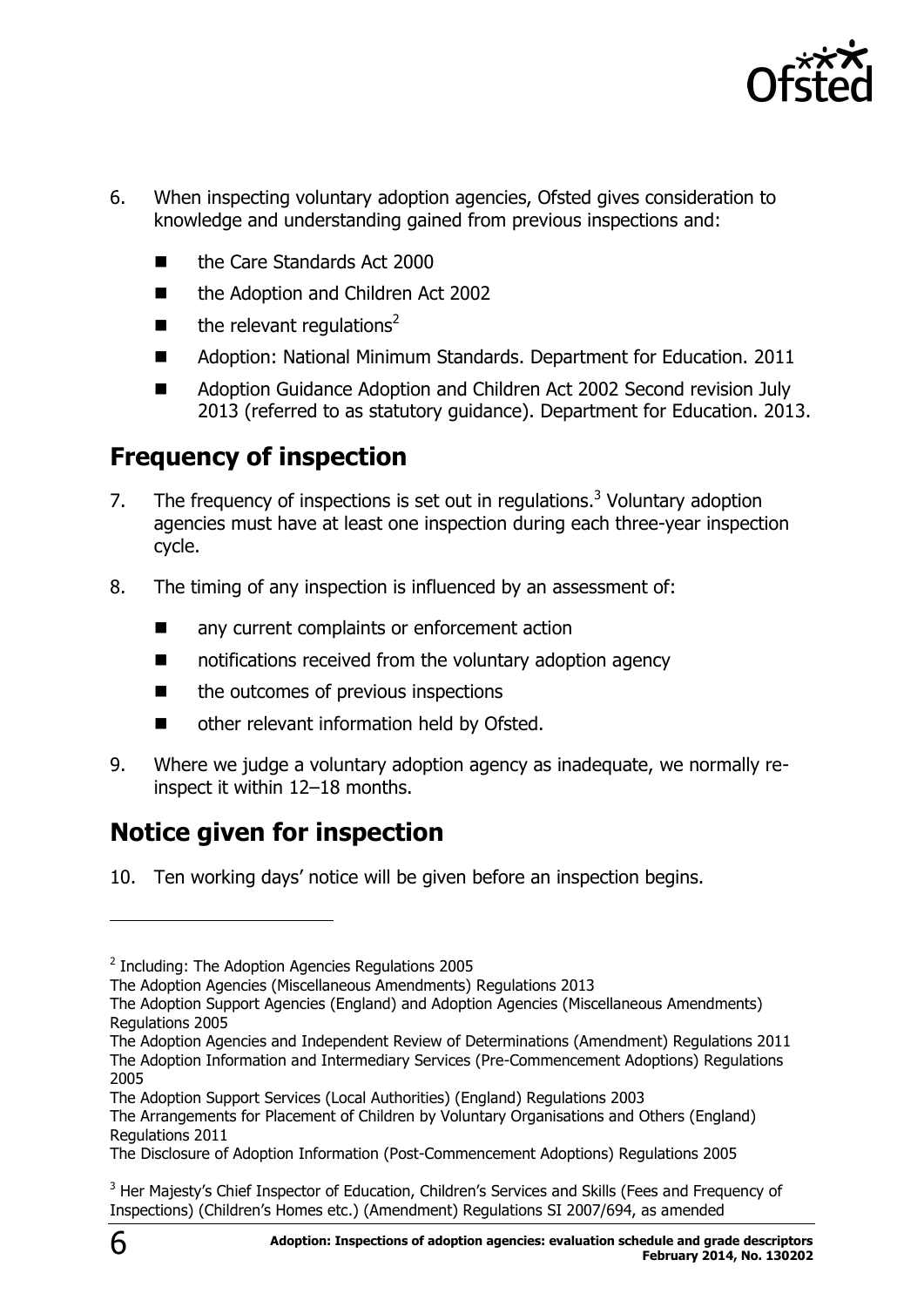

# <span id="page-6-0"></span>**Inspectors**

j

11. Voluntary adoption agencies are inspected by trained social care inspectors. Usually there will be one inspector for each inspection.

# <span id="page-6-1"></span>**How the regulations and national minimum standards inform inspection judgements**

- 12. Inspection is intended to help raise standards and support improvement in the sector. This requires a focus on the experiences and progress of children and young people. Inspectors evaluate how the agency contributes to delivering improved outcomes. The framework and the inspection judgements are underpinned by the regulations, the national minimum standards and statutory guidance. Ofsted wants all provision to achieve a good standard, not just the minimum standard, and our inspectors judge whether services are good or not, as well as whether they comply with basic requirements.
- 13. The headline outcome statements for each standard can be found in Annex A, Part one and Part two, and the national minimum standards in full are on the Department for Education's website.<sup>4</sup>
- 14. The introduction to the national minimum standards for adoption states that:

'Each standard is preceded by a statement of the outcome to be achieved by the agency… Agencies will normally show they are meeting the headline statement of the outcome by following the standards below. However, these do not have to be followed exactly if the agency can demonstrate, and Ofsted is satisfied, that the outcomes are being met in a different way. The exception is where standards refer to a requirement set out in regulations, in which case the regulation must be met.'

15. The strengths and weaknesses of the agency will be highlighted throughout the report to illustrate how inspectors have arrived at their judgement. Voluntary adoption agencies are required to meet regulations and notices will be served for them to meet these when necessary. Any areas for improvement will be the subject of a recommendation to help ensure that standards are met in a manner that helps ensure 'good' experiences, progress and outcomes for children and young people. Failure to meet regulations or observe standards will be taken into account, as well as the impact of this on children and young people.

<sup>&</sup>lt;sup>4</sup> Adoption: national minimum standards, DfE, 2011; [www.education.gov.uk/publications/standard/publicationDetail/Page1/DFE-00028-2011.](http://teams/sites/SocialCare/Project%20Libaries/www.education.gov.uk/publications/standard/publicationDetail/Page1/DFE-00028-2011)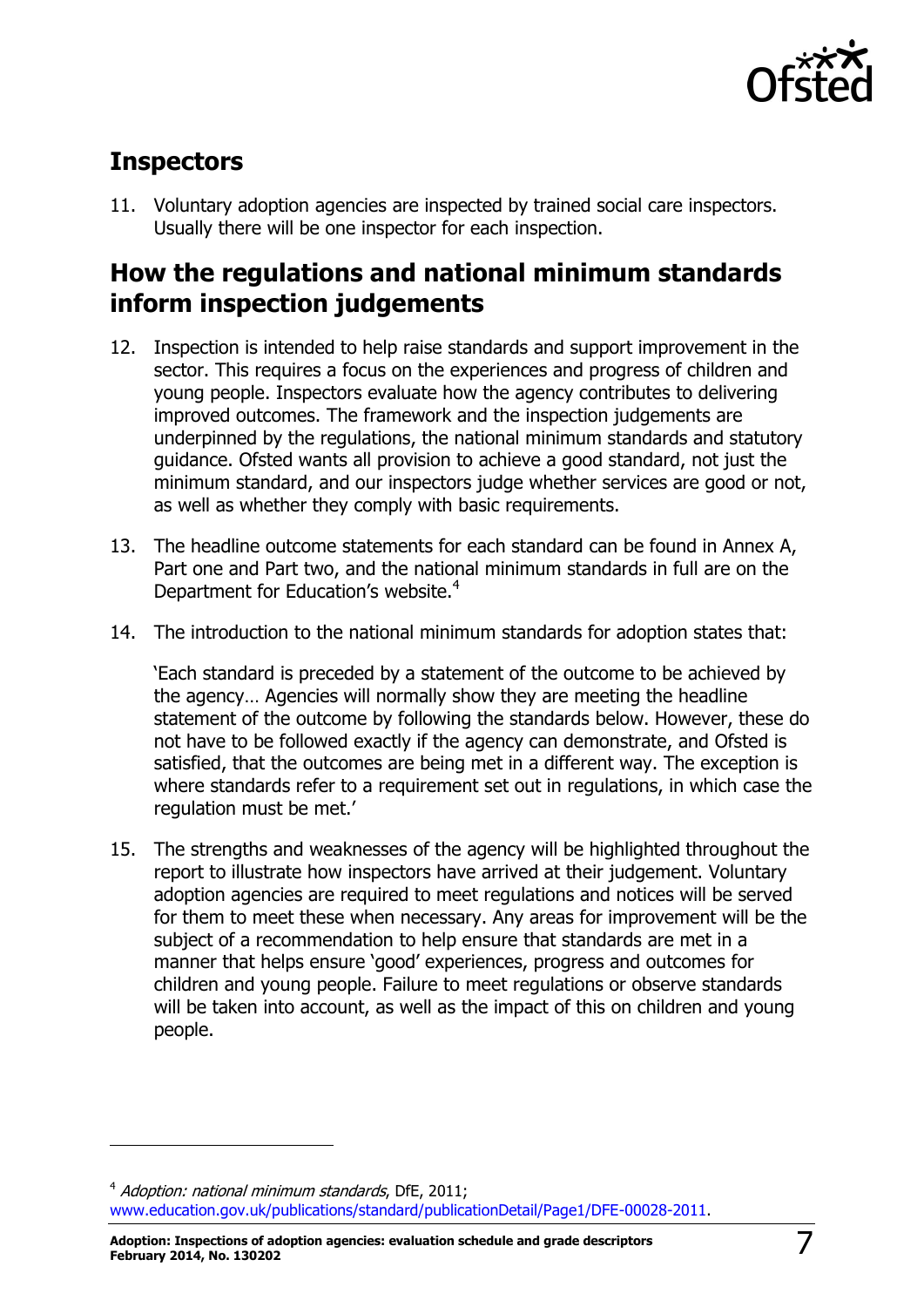

# <span id="page-7-0"></span>**The role of voluntary adoption agencies**

- 16. Voluntary adoption agencies recruit adopters for children who need families, regardless of which local authority is responsible for the child. Children from any local authority in the UK can be placed with adopters approved by a voluntary adoption agency. Voluntary adoption agencies may also be responsible for, and place, children themselves. The agency must contribute to meeting the needs of children and young people through their recruitment, assessment, preparation and training of adopters, and through effective support of adoptive families following a child's placement. Certain branches of voluntary adoption agencies only provide adoption support. Part two of this schedule applies to these branches.
- 17. Through the inspection framework, Ofsted aims to raise standards and support improvement. This requires each voluntary adoption agency to have a very clear focus on improving outcomes for children, young people, adults and families. The inspection evaluates how effectively a voluntary adoption agency works in partnership with local authorities and contributes to ensuring that children are placed appropriately and without avoidable delay.
- 18. The inspection framework recognises adoption as an evolving and lifelong process for all those involved. It considers the impact of the agency's work on the lives of adopted adults, birth relatives and adoptive families, as well as on children and young people.

# <span id="page-7-1"></span>**Inspection activity**

- 19. Inspectors:
	- evaluate and explore the agency's work in relation to a sample of adopters in order to judge the quality of practice and management and the difference it makes to the lives of children and young people – this includes discussions with the agency provider, manager, staff, panel members, children's social workers and other professionals working with children or young people who are living with adopters approved by the voluntary adoption agency
	- talk with, as appropriate, children, young people, adopters and adult adoption support users
	- analyse information about the voluntary adoption agency to inform the inspection and inspection judgements, including the annual quality and data form and returned questionnaires from all those involved with the agency.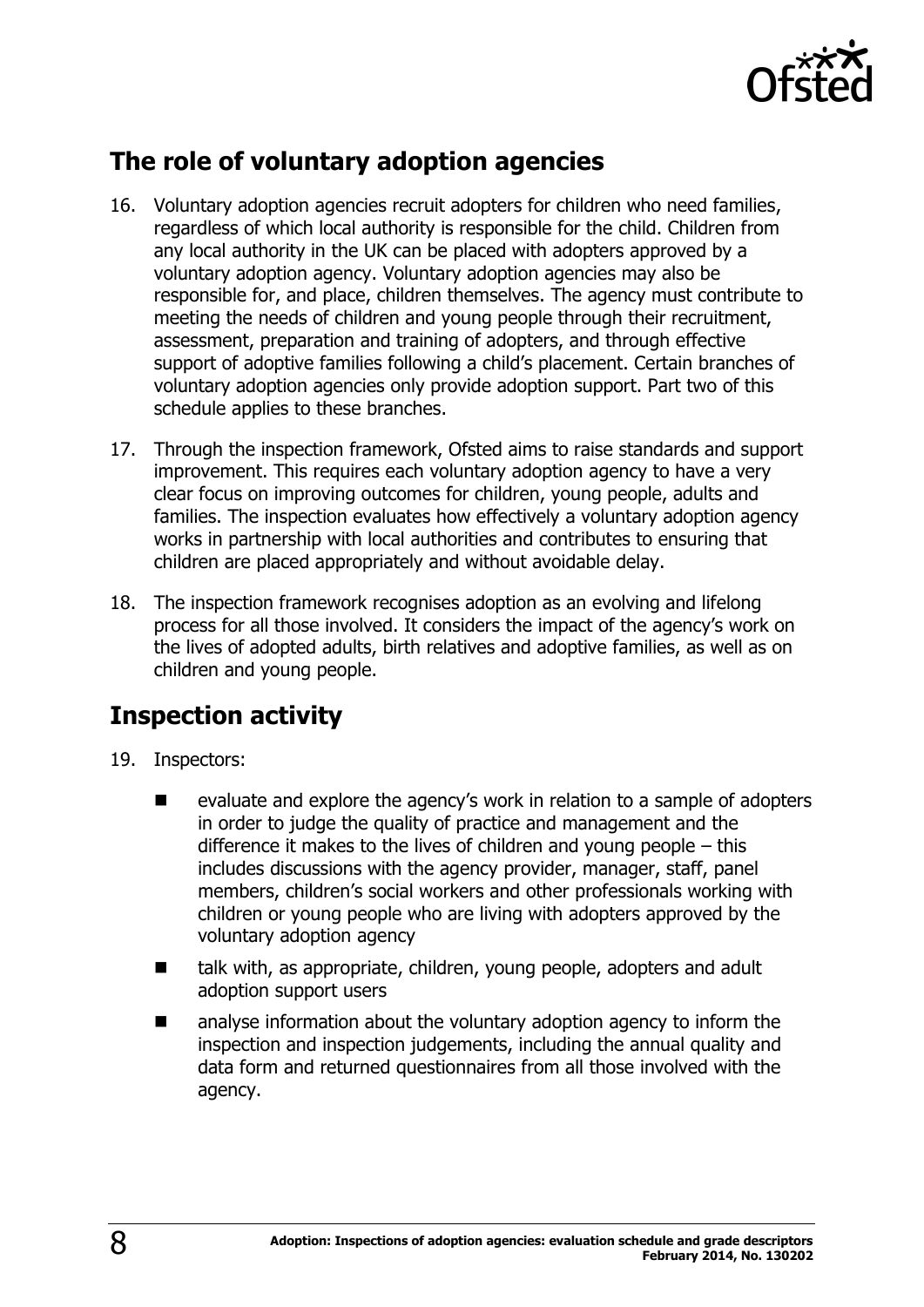

20. Full details of the method of inspection are available in Adoption: Conducting inspections of voluntary adoption agencies.<sup>5</sup>

# <span id="page-8-0"></span>**Grading inspection findings**

21. Inspectors make judgements against the evaluation schedule using a four-point judgement scale.

| Outstanding                 | An agency that is demonstrating the characteristics of a<br>good judgement, where children and young people are<br>making significantly better progress and achieving more<br>than was expected in all areas of their lives.                                                                                                                                                                                     |
|-----------------------------|------------------------------------------------------------------------------------------------------------------------------------------------------------------------------------------------------------------------------------------------------------------------------------------------------------------------------------------------------------------------------------------------------------------|
| Good                        | An agency where children and young people, including<br>those with the most complex needs, have their individual<br>needs met and their welfare safeguarded and promoted.<br>They make good progress and receive effective services so<br>they achieve as well as they can in all areas of their lives.                                                                                                          |
| <b>Requires improvement</b> | An agency that may be compliant with regulations and<br>observing the national minimum standards (NMS) but is not<br>yet demonstrating the characteristics of a good judgement.<br>It therefore 'requires improvement' to be good. There may<br>be failures to meet all regulations or NMS but these are not<br>widespread or serious; all children's and young people's<br>welfare is safeguarded and promoted. |
| <b>Inadequate</b>           | An agency where there are widespread or serious failures<br>that result in children and young people not having their<br>welfare safeguarded and promoted.                                                                                                                                                                                                                                                       |

<span id="page-8-1"></span>22. Voluntary adoption agencies must meet their responsibilities as set out in the equality legislation. For all children, young people, adopters and adult adoption support users, the expectation is that the services provided are sensitive and responsive to age, disability, ethnicity, faith or belief, gender, gender identity, language, race and sexual orientation.

j

<sup>&</sup>lt;sup>5</sup> Adoption: Conducting inspections of voluntary adoption agencies (130206), Ofsted, 2013; [www.ofsted.gov.uk/resources/130206](http://www.ofsted.gov.uk/resources/130206)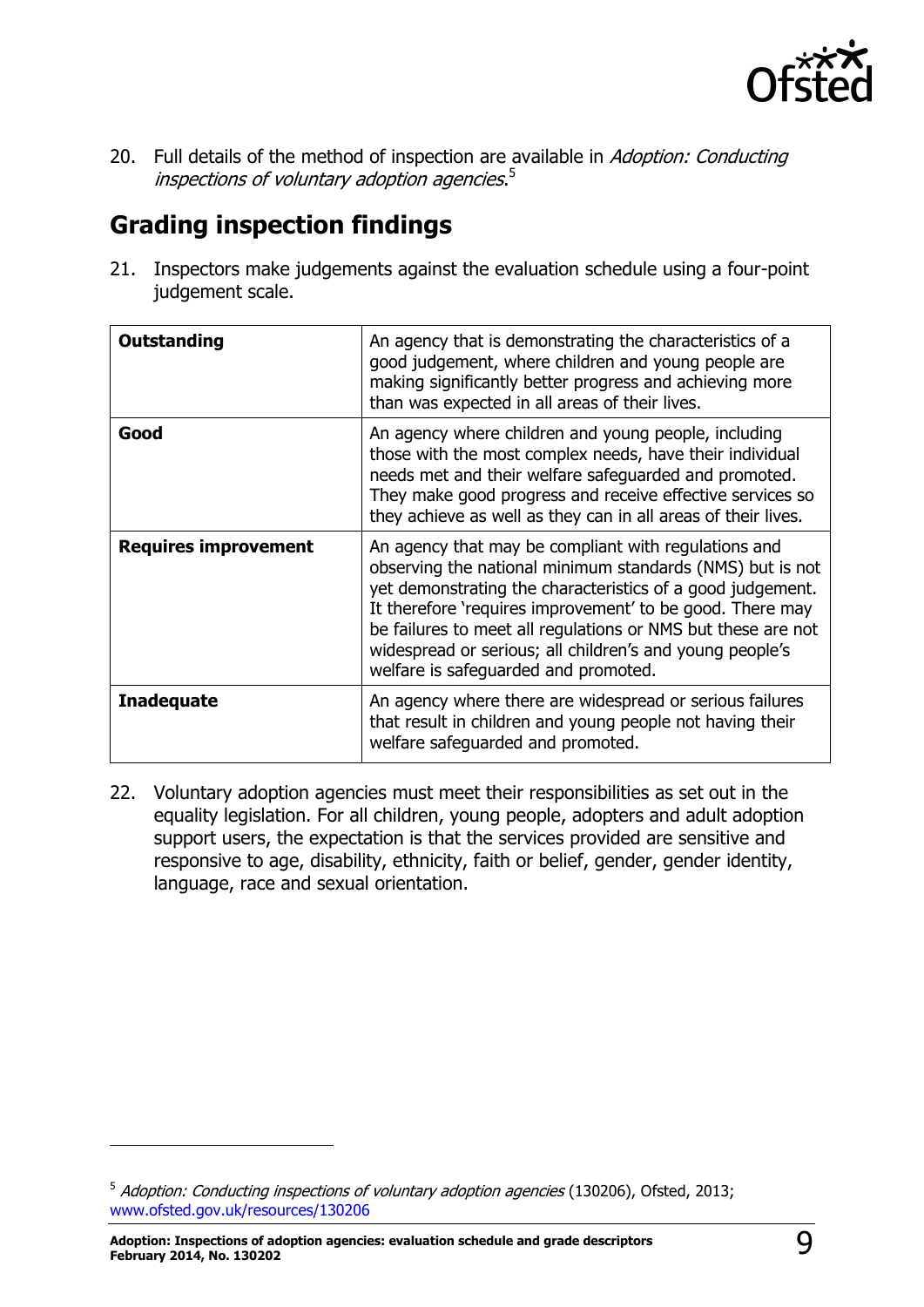

# **Using the grade descriptors**

- 23. Part one of the evaluation schedule applies to voluntary adoption agencies offering a full range of adoption services. The judgements made are:
	- overall effectiveness
	- the experiences and progress of, and outcomes for, children and young people
	- quality of service (this includes the experience and progress of adult adoption support users)
	- safeguarding children and young people
	- eadership and management.
- 24. Part two of the evaluation schedule applies to voluntary adoption agency branches that only offer adoption support services. The judgements made are:
	- **Number** overall effectiveness
	- $\blacksquare$  the experiences and progress of, and outcomes for, service users
	- **quality of service**
	- safeguarding of children, young people, adults and families
	- **EXECUTE:** leadership and management.
- 25. The framework sets out the characteristics of a good voluntary adoption agency for all judgement areas. Inspectors use these criteria to evaluate the experiences of children, young people, adult adoption support users and adopters, and the quality of services they receive. Inspectors make a judgement of good where the characteristics set out are widespread across the agency and are leading to positive progress and experiences and improved outcomes for children and young people. Inspectors use professional judgement to determine the weight and significance of their findings for children and young people. A judgement of good is made where the inspector concludes that the evidence overall sits most appropriately with a finding of good.
- 26. Voluntary adoption agencies must meet the requirements of statute and regulations, and take account of the national minimum standards and statutory guidance.
- 27. Meeting all the requirements does not of itself result in a judgement of good or outstanding, nor does failure to meet all the requirements in full necessarily result in a judgement of requires improvement or inadequate. The quality of the service, the way in which standards are met, the seriousness of any failure and its potential impact on outcomes for children and young people are considered carefully to determine the overall judgement. Inspectors use their professional judgement to assess the impact of any breach of regulation, or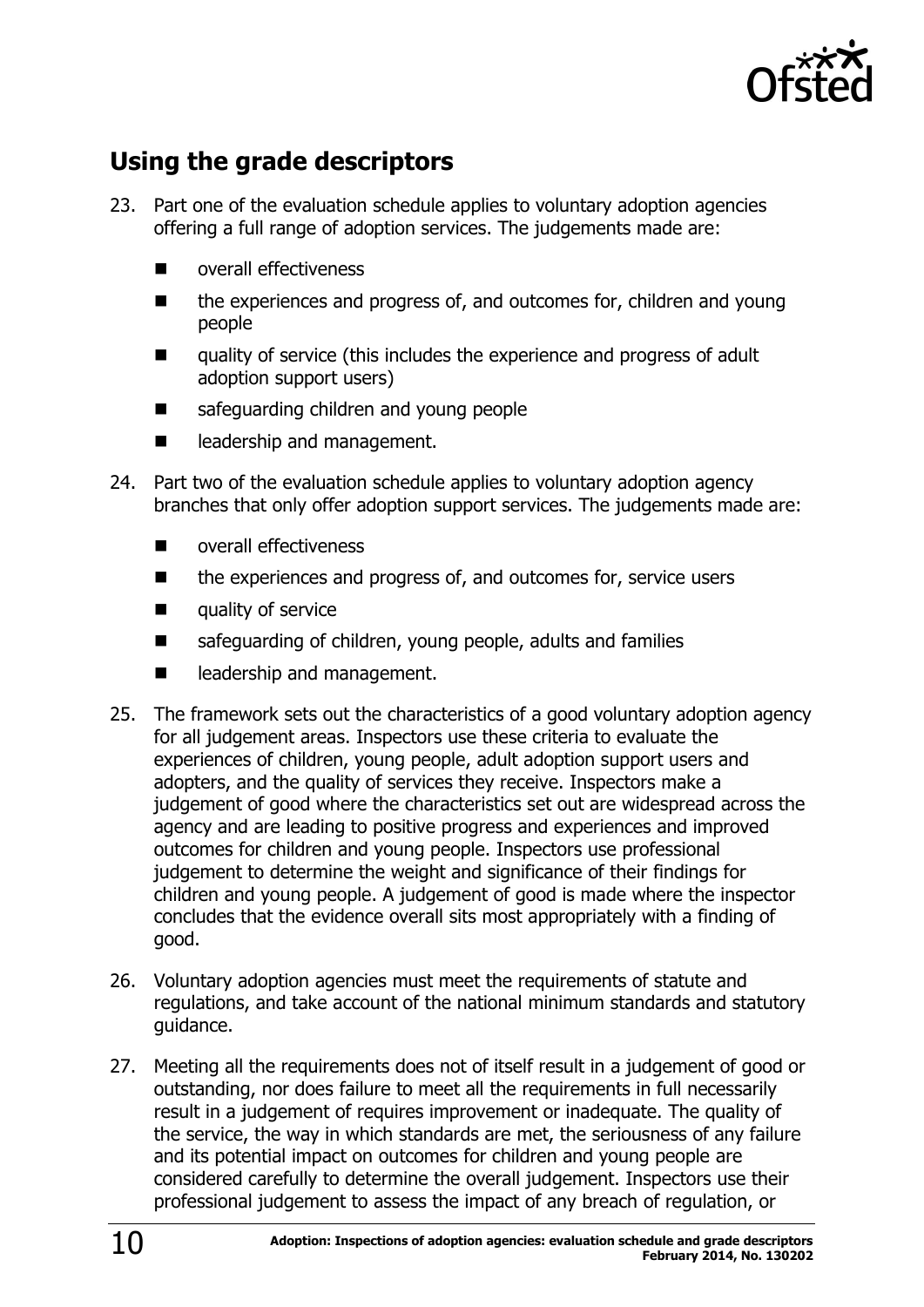

failure to meet the national minimum standards or statutory guidance, against other aspects of the services provided. However, it is expected that, in an agency judged to be outstanding, there are no breaches of regulations and, in an agency judged to be good, if there are any breaches of the detail of the regulations, these are infrequent, minor, have no impact on safeguarding or promoting children's welfare and can be immediately remedied (although they will still be referred to in the inspection report).

### **Concerns**

28.The great majority of Ofsted's work is carried out smoothly and without incident. If concerns arise during an inspection, these should be raised with the inspector as soon as possible during the inspection visit. This provides an opportunity to resolve the matter before the inspection is completed. Any concerns about the factual accuracy of the findings in the report can be raised after the inspection and will be considered as part of the quality assurance process.

# **Complaints**

- 29.If it has not been possible to resolve concerns through the process detailed in paragraph 28, a formal complaint can be raised under Ofsted's complaints procedure: [www.ofsted.gov.uk/resources/130128.](http://www.ofsted.gov.uk/resources/130128)
- 30.Lodging a complaint does not normally delay the publication of the final inspection report.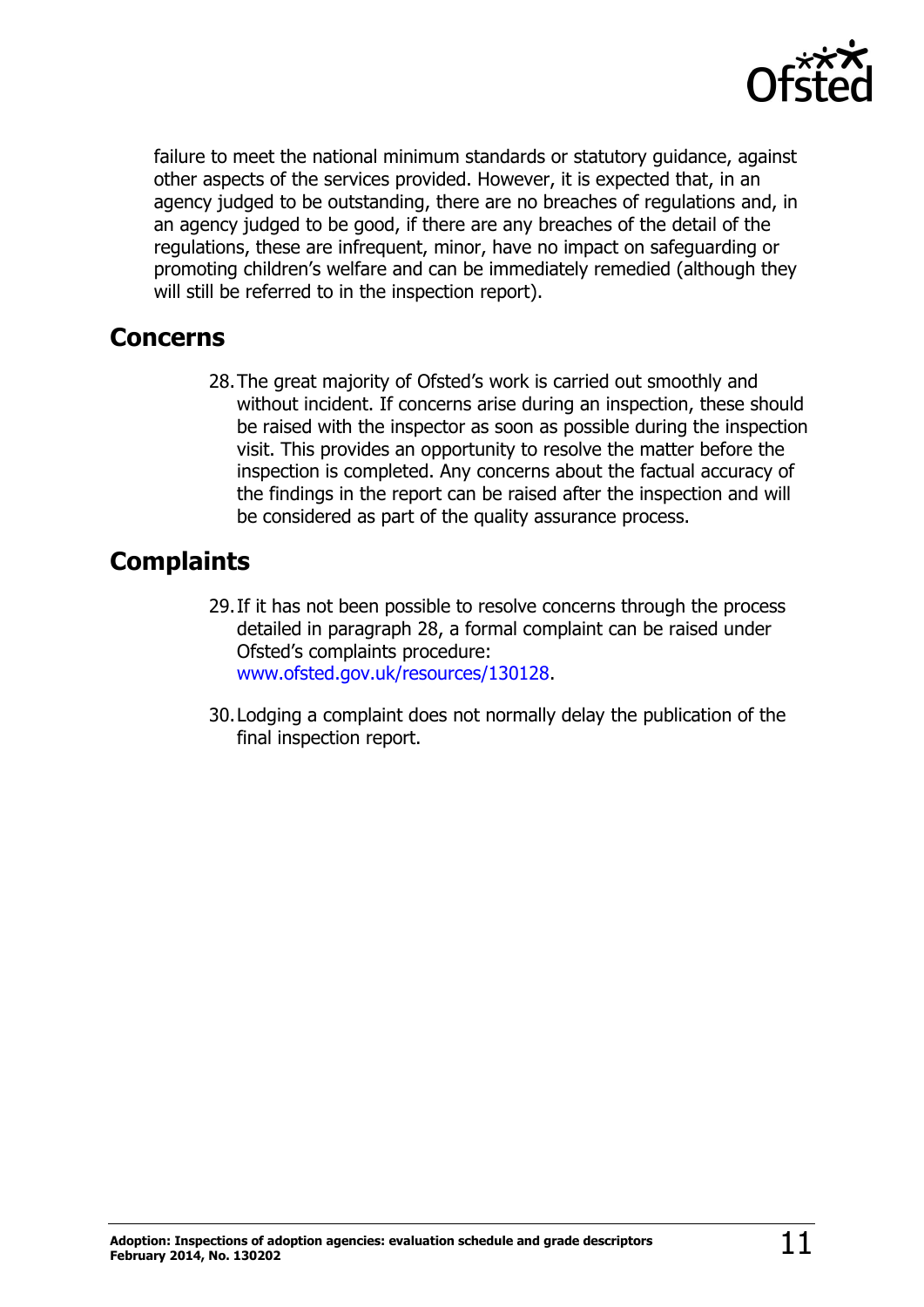

# <span id="page-11-0"></span>**Part one: voluntary adoption agencies offering a full range of adoption services**

31. This section applies to all voluntary adoption agencies and their branches except those branches that offer only adoption support. Part two provides guidance on evaluating branches that only offer adoption support.

### <span id="page-11-1"></span>**Overall effectiveness**

- 32. Inspectors consider the evidence and judgements from across the evaluation schedule before arriving at the overall effectiveness judgement. They take account of the context of the agency and whether they specialise in placements for particular groups of children, for example disabled children, or if they specialise in types of placements, for example 'concurrent planning'.
- 33. In an outstanding voluntary adoption agency:
	- Direct work, provided by the agency, with children, young people and adoptive families is of the highest quality and is delivering measurably improved progress and/or outcomes. Some children and young people do far better than was expected by people who are closely involved with them.
	- Inspirational, confident, ambitious and influential leadership of the agency changes the lives of children and young people placed for adoption. Leaders are visible and effective. They innovate and attract creative ideas to sustain the highest-quality services for children and young people and their adopters.
	- **Effective and continuous learning improves professional practice** throughout the agency. This is sustained over time. Leaders, managers and staff have ambition and inspire high quality work with adopters, which supports exceptional progress and protects and promotes the welfare of all children and young people who are adopted or placed through with the agency.
	- There are no breaches of regulations.
- 34. In a good voluntary adoption agency:
	- Children and young people who have the most complex needs are carefully and appropriately placed with adoptive families. The placements are successful and are sustained through the provision of proactive and effective support and interventions from, as appropriate, social workers; therapists; and health and education professionals. Where there are delays in the delivery of services, the voluntary adoption agency can provide clear evidence of their efforts to pursue services for the benefit of the child or young person.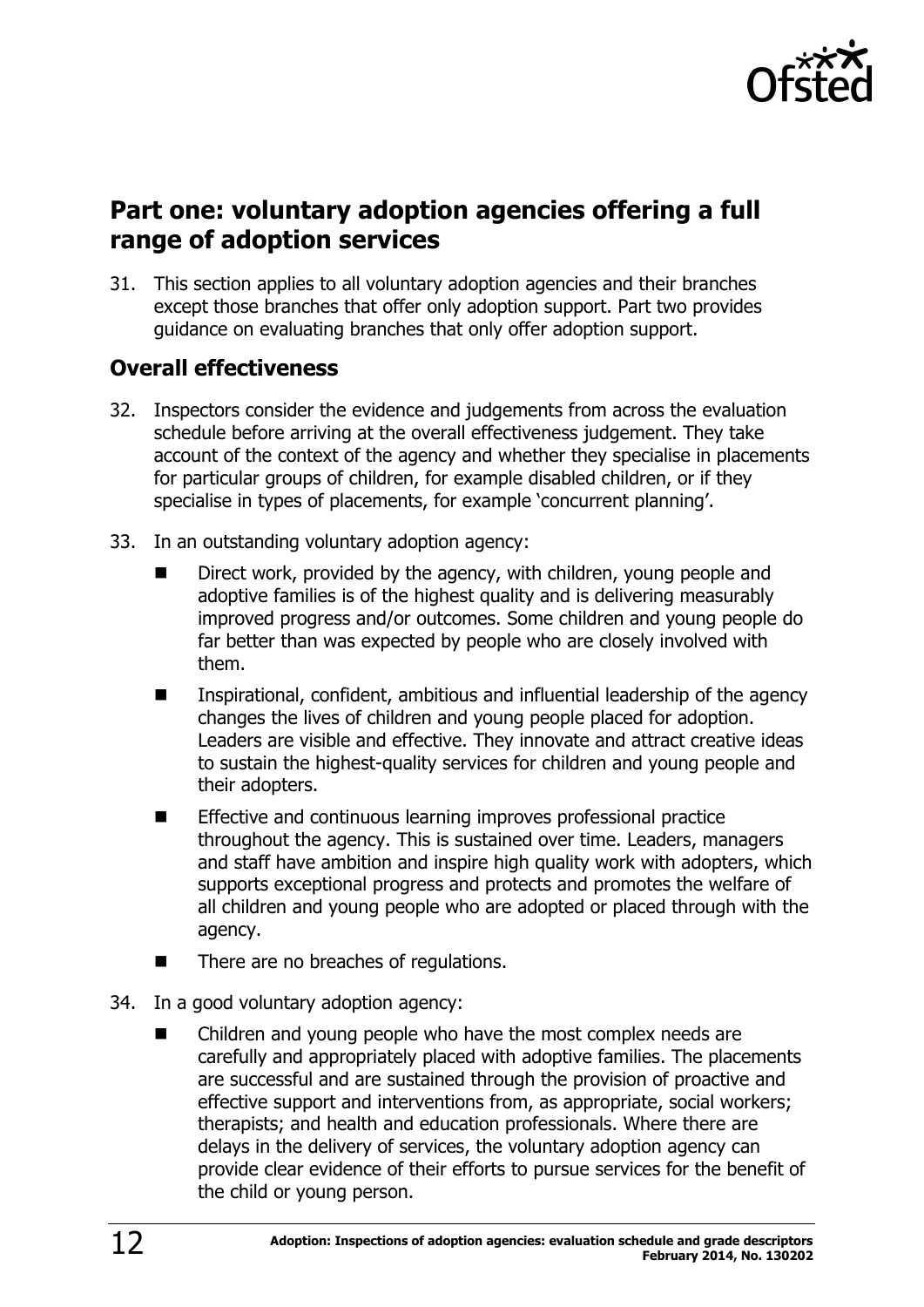

- Recruitment processes are accurate, focused and analytical assessments of adopters produced in a timely manner. Partnerships between the adoption agency and other agencies ensure that individual children's needs are met without delay and that they are protected.
- The agency supports adoptive families so children's and young people's welfare is safeguarded and promoted. The children and young people benefit from a stable family life and develop safe and secure relationships with adults which persist over time.
- Leaders and managers develop or maintain partnerships with local authorities, are committed to adoption, have an accurate understanding of the strengths and weaknesses of the agency and take effective steps to improve it.
- The views and experiences of children, young people, adopters and, where appropriate, adults receiving adoption support and birth relatives influence agency developments and strategic thinking.
- Any breaches of regulations are infrequent, minor and immediately remedied.
- 35. In a voluntary adoption agency that requires improvement:
	- The agency is not yet delivering good services to children and young people, good support and preparation to adopters or good support to birth relatives or adopted adults. It therefore requires improvement to get to good. However, there are no widespread or serious failures which result in individual children, young people and, where appropriate, those receiving adoption support not having their welfare safeguarded and promoted, or in the significant loss of adoptive applicants.
- 36. In a voluntary adoption agency that is inadequate:
	- There are widespread or serious failures that result in children and young people who are placed for adoption and, where appropriate, those receiving adoption support not having their welfare safeguarded and promoted. This will be the case if any of the judgements are inadequate.

### <span id="page-12-0"></span>**The approach following an overall judgement of inadequate**

37. An overall effectiveness judgement of inadequate is made where there are widespread and serious failures to comply with requirements, which result in children and young people, adoptive families, adults receiving adoption support or birth relatives not having their welfare safeguarded and promoted. Serious failures may affect only one individual but will still lead to a judgement of inadequate. In these circumstances, the inspector sets requirements to achieve compliance with the Care Standards Act 2000 and the relevant adoption regulations. Inspectors may also make recommendations to help the registered person(s) to improve the quality and standards of care.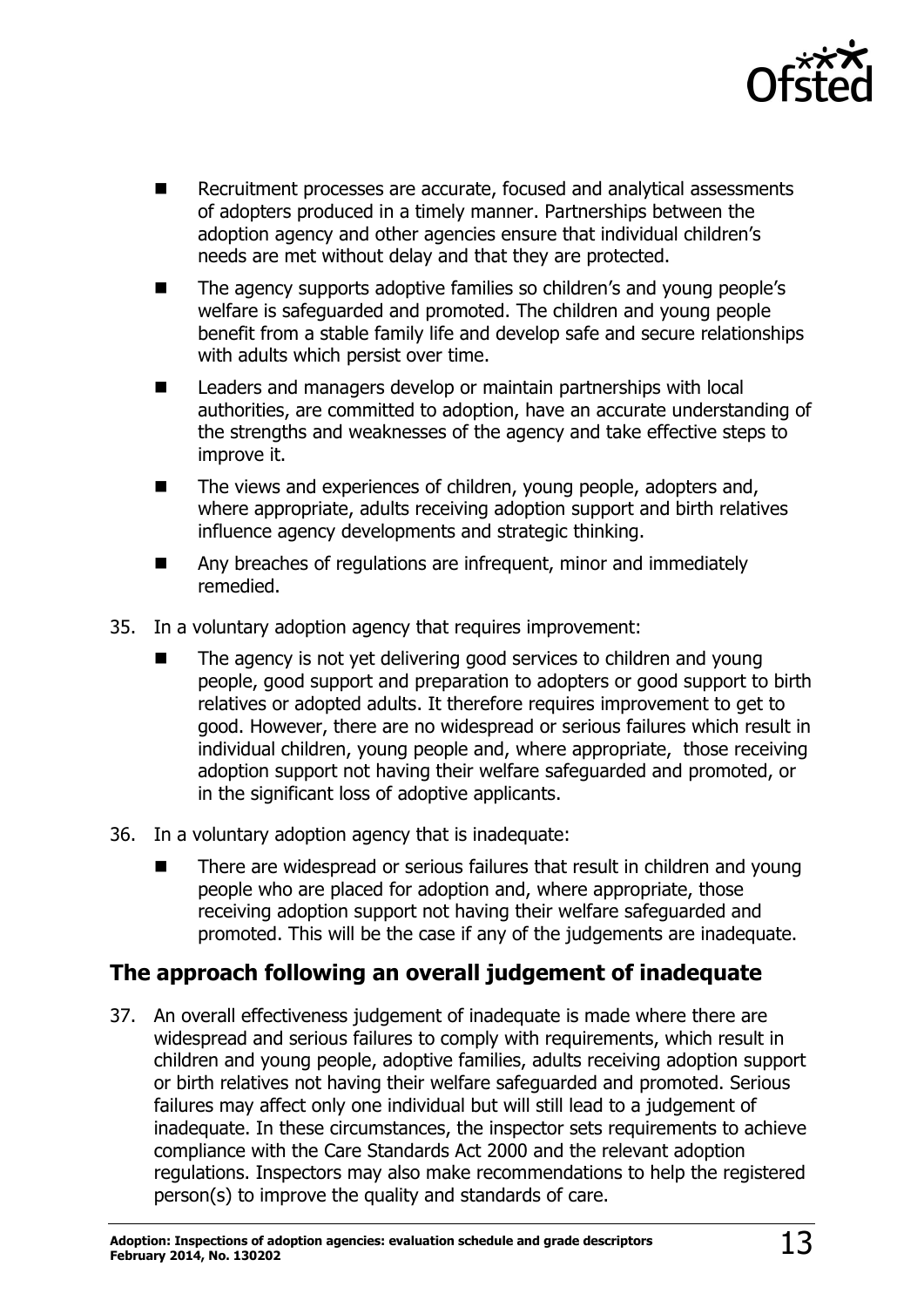

- 38. On making a judgement of inadequate, the inspector must consult with the Social Care Compliance team, and must instigate a case review.
- 39. The inspector should also consider consulting with the Social Care Compliance team where there is any history of:
	- complaints against the voluntary adoption agency that have not been dealt with in a satisfactory way
	- failures to comply with regulations and/or national minimum standards that have not been dealt with in a satisfactory way
	- failures to take satisfactory action to meet requirements/actions and recommendations that call into question the suitability of the registered person.
- 40. The purpose of the case review is to consider whether any enforcement action should be taken.
- 41. When agencies are judged to be inadequate for overall effectiveness, the next inspection will normally take place within 12-18 months. It will take place sooner if any further significant concerns arise during this period or if earlier inspection is necessary to meet statutory requirements.

### <span id="page-13-0"></span>**The experiences and progress of and outcomes for children and young people**

- 42. The most important outcome for children and young people who are to be adopted is that they should be placed into a stable adoptive family as early as possible. In those adoptive families, they should:
	- develop or achieve their potential
	- develop or maintain a positive self-view
	- begin to make positive attachments
	- develop a knowledge and understanding of their background.

Children should also understand and, if appropriate, influence what is happening to them. The progress of children is judged in the context of their individual needs, experiences and starting points and recognises the potential impact of early trauma on their development. This may relate to a child or young person's adoptive placement before or after an order has been made and include the impact of adoption support on improving outcomes.

43. The judgement evaluates the experiences and progress of, and outcomes for, children and young people, not who contributes to those outcomes. It is essential that agencies monitor children's starting points and their progress in order to understand the impact of their agency on children and young people. The agency's input will be judged and reported on in other sections of the report.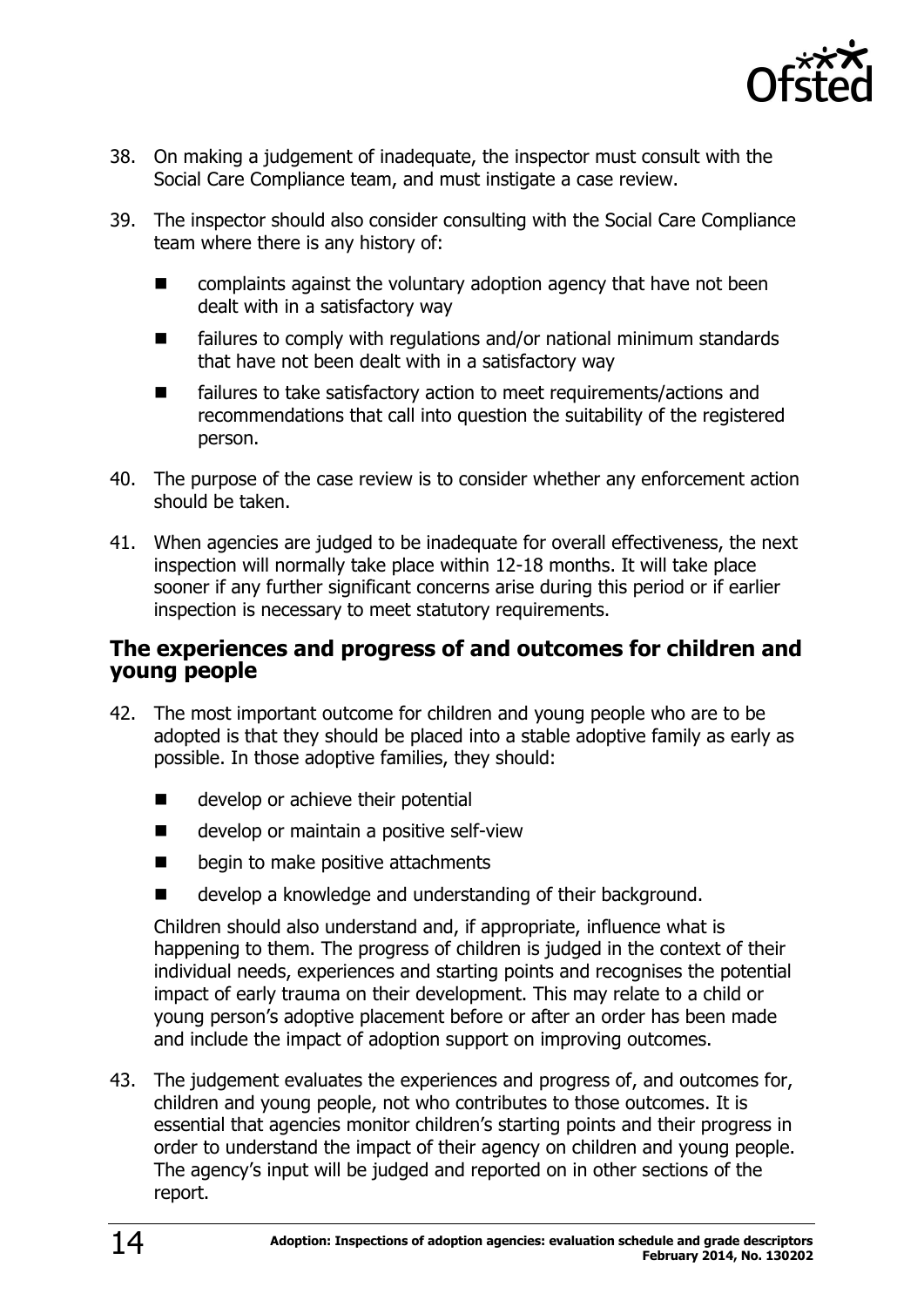

### **Good**

- 44. The experiences and progress of, and outcomes for, children and young people is likely to be good where the criteria below best describe the experiences of children and young people:
	- Children, irrespective of ability, age, ethnicity, faith, gender, gender identity, language, religious belief or sexual orientation, have their needs met by suitable adults in carefully matched adoptive placements with their brothers and sisters where appropriate. They live in safe, stable and secure adoptive families, progress emotionally and develop secure attachments with the adults caring for them. Children also progress well in their social, emotional, physical and educational development and receive the support they need in any of these areas. They develop a positive identity and have access to the written records kept by the voluntary adoption agencies about their life history when they are needed. Their individual needs dictate the services provided and are regularly assessed to ensure that they remain appropriate. They have contact with brothers, sisters and other family members, and people who are significant to them where it is in their best interests. Children's, young people's and adults' needs are very carefully considered when access to their records is requested so that the unique circumstances of their situations are recognised and care is taken to help them to understand their experiences.
	- Work with birth relatives and adult adoptees leads to positive changes in their circumstances. They may not achieve their desired outcome but, if this is the case, they are very carefully supported to understand why. The adoption support overall meets their needs and leaves people feeling positive about the service and that they have been helped and supported.

### **Outstanding**

 $\blacksquare$  The experiences and progress of, and outcomes for, children and young people placed for adoption is likely to be judged outstanding if it is evident that children and young people are making exceptional progress in their social, emotional and educational development and that those receiving adoption support are also progressing exceptionally well. In addition, the characteristics of a good judgement must be met.

### **Requires improvement**

45.The agency is not yet demonstrating the characteristics of a good judgement. It therefore requires improvement to be good. However, there are no widespread or serious failures that result in individual children, young people or people receiving adoption support not having their welfare safeguarded and promoted. Regulatory requirements are met or, if they are not, any breaches do not have a negative impact on the welfare of children and young people.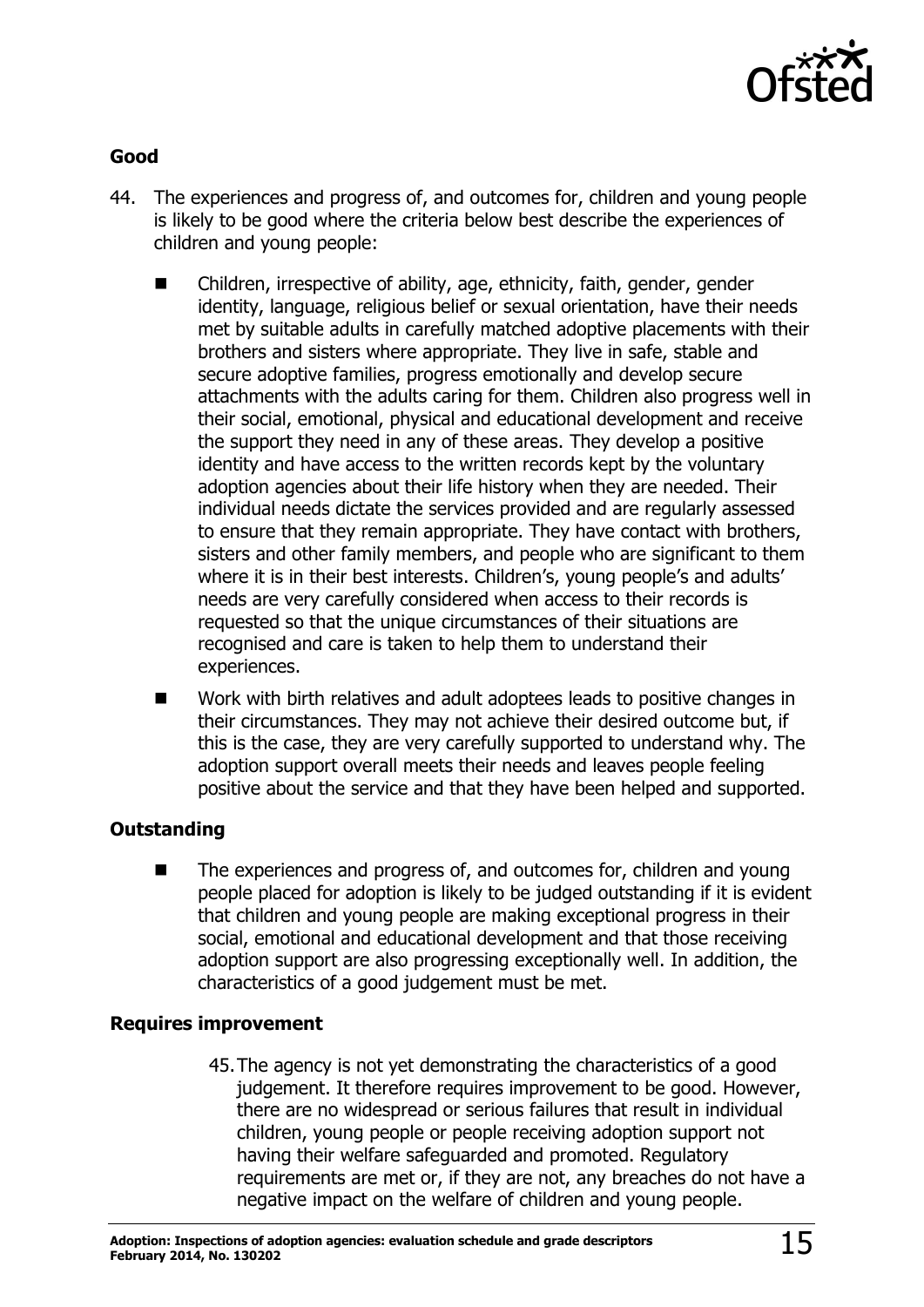

### **Inadequate**

46.There are widespread or serious failures that result in children, young people or people receiving adoption support not having their welfare safeguarded and promoted. There are breaches of regulations that have a negative impact on the welfare of children and young people.

### <span id="page-15-0"></span>**Quality of service provision**

- 47. The central focus of service provision in a voluntary adoption agency must be the welfare and safety of children and young people who are placed for adoption or who are adopted. This should be achieved through providing services that focus on children and young people, and their placement in families who can meet their needs and are likely to achieve the best possible outcomes for those children and young people.
- 48. The judgement of the quality of service provision is based on an analysis of how the recruitment, assessment, preparation and support of adopters enhances the experiences and progress of, and improves outcomes for, children and young people. It also takes account of the agency's work with and impact on any adults receiving an adoption support service.

### **Good**

- 49. The quality of service in a voluntary adoption agency is likely to be judged good if the following characteristics best describe the service provided:
	- People contacting the agency who are considering adoption feel highly valued and welcomed by the agency. They are sent clear and comprehensive written information and are offered an interview (which may be by telephone) or invited to an information event within set timescales. The customer service standards are met.
	- Preparation, assessment and support of prospective adopters are effective. This enables them, in many cases, to consider a wide range of children and young people, to manage the tasks of adoption and to help children to recover from the impact of their early life experience of loss and trauma. This includes support of contact with birth relatives, including brothers and sisters where this is in the child's best interests and, where appropriate, the needs of children and young people placed through intercountry arrangements.
	- The prospective adopter report is clear, concise and analytical and contains all the required information. This high-quality social work analysis of prospective adopter parenting capacity informs the matching processes and help is available for adopters who need additional support or training prior to approval.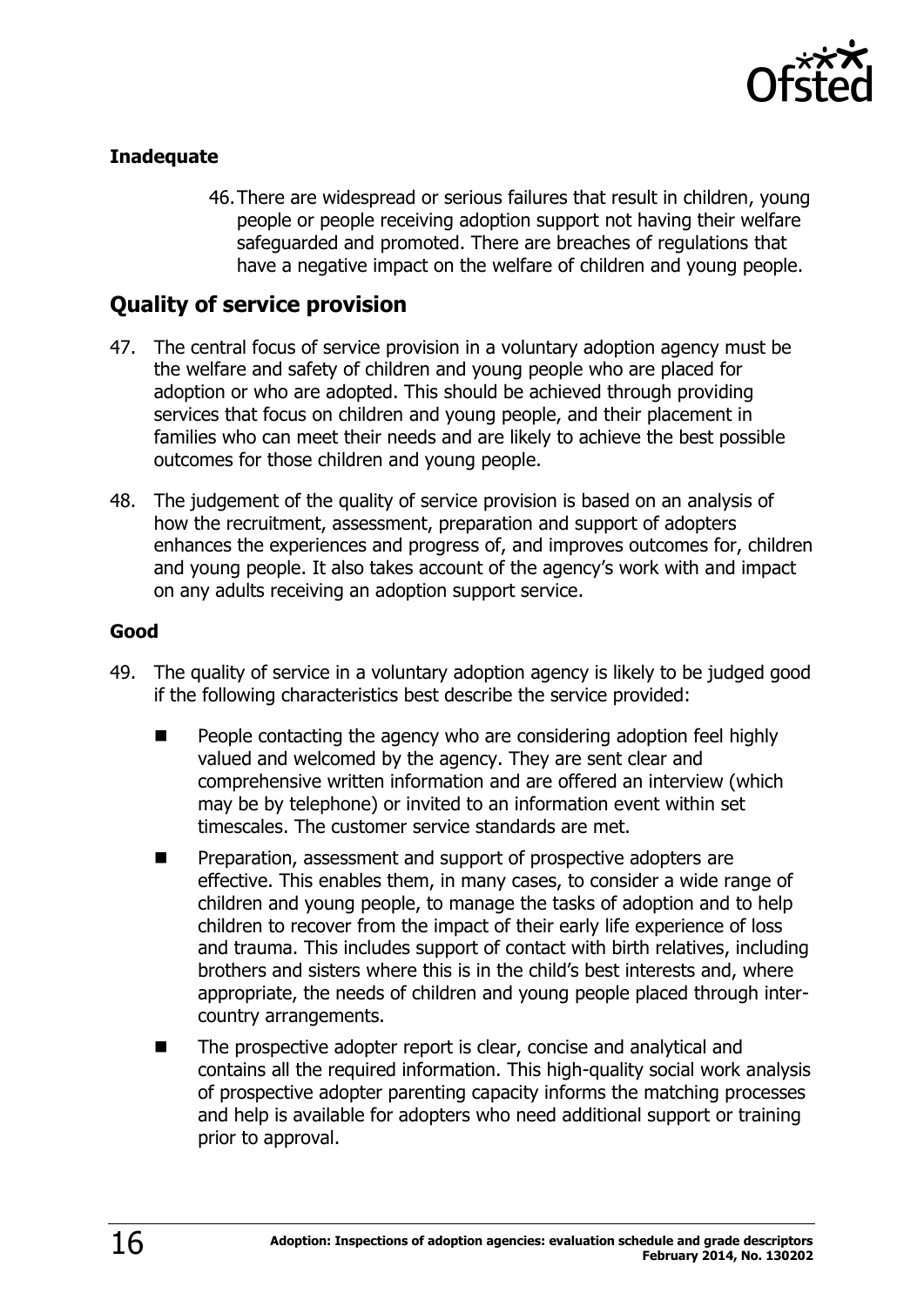

- Prospective adopters are subject to an agency decision on suitability within the timescale set out in the regulations, unless the delay is instigated by the adopters or is beyond the control of the agency. They are referred to the adoption register within three months of approval unless they are already linked with a child.
- Assessments of the needs of children and young people including those in relation to age, disability, ethnicity, faith, gender, gender identity, language, religious belief and sexual orientation - are required from placing local authorities by the agency and are shared with prospective adopters prior to placement. Prospective adopters are supported by the voluntary adoption agencies to receive information about children's histories so they can make an informed judgement about whether they have the capacity to parent a particular child.
- $\blacksquare$  Every six months, the panel provides the agency with an analysis of the performance that actively drives improvement. The six-monthly analysis includes an oversight of the approval of adopters and the panel carefully monitors the agency's responses and actions to the issues identified in the reports.
- Adopters understand their right to an assessment of their adoption support needs. They know that any request for support will be considered by the voluntary adoption agencies and will result in the provision of a service, if appropriate. Any direct work undertaken or arranged by the agency is skilled, sensitive and purposeful.
- Effective support is provided throughout adoption to children and young people, the whole adoptive family and birth relatives (when the agency provides direct services to them). This is valued by the families involved.
- Adopted adults and birth relatives are satisfied with the quality of the adoption support services provided. This includes birth records counselling and intermediary services, which are provided promptly by agencies carrying out this work. Adopted adults and birth relatives are appropriately supported to understand their histories. They clearly benefit from the adoption support provided, where a branch provides these services. The manager and staff are well trained, demonstrating an up-to-date knowledge and understanding of adoption issues relating to the services they provide. Staff knowledge and training have a positive impact on relationships with, and outcomes for, service users.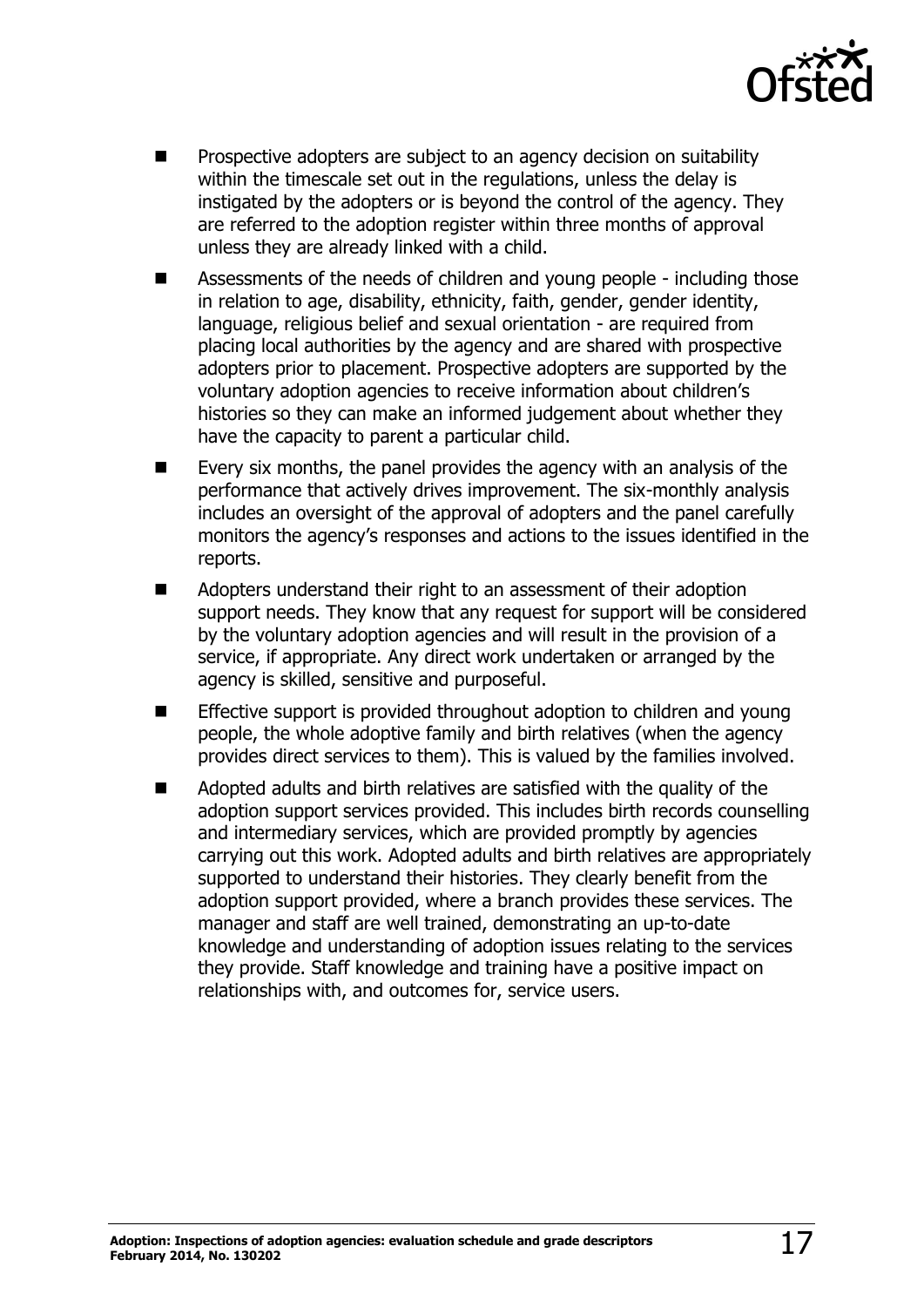

### **Outstanding**

 The quality of service provision is likely to be judged outstanding if, in addition to meeting the characteristics of a good judgement, there is evidence that professional practice exceeds the standard of good and results in sustained improvement to the lives of children, young people and people receiving adoption support. Research informs practice, some of which will be innovative, and makes an exceptional difference to the recruitment, assessment, support and training of adopters and the stability of adoptive families.

### **Requires improvement**

50.The quality of service provision is likely to require improvement when the characteristics of good are not in place. It therefore requires improvement to be good. However, there are no widespread or serious failures that result in the welfare of individual children, young people or people receiving adoption support not being safeguarded and promoted or in a significant loss of prospective adopters. Regulatory requirements are met or, if they are not, any breaches do not have a negative impact on the welfare of children, young people or adults receiving adoption support.

### **Inadequate**

51.The quality of service provision is likely to be inadequate if there are widespread or serious failures that result in children's and young people's welfare not being safeguarded and promoted. There are breaches of regulations that have a negative impact on the welfare of children and young people.

### <span id="page-17-0"></span>**Safeguarding children and young people**

- 52. Safeguarding children and young people should be at the centre of all the agency does. Children and young people should be safe and feel safe. They should benefit from highly effective safeguards to ensure that unsuitable people do not have contact with them, especially those who are applying to adopt. The agency and all their staff should have a clear understanding of and effective practice in relation to disclosures of abuse by children, young people and adopted adults.
- 53. This judgement focuses on how the voluntary adoption agency places safeguarding at the centre of all it does and ensures that children and young people benefit from living with an adoptive family where they feel safe and protected. It also takes into account how the agency prioritises adoption support work that safeguards people receiving a service and their families.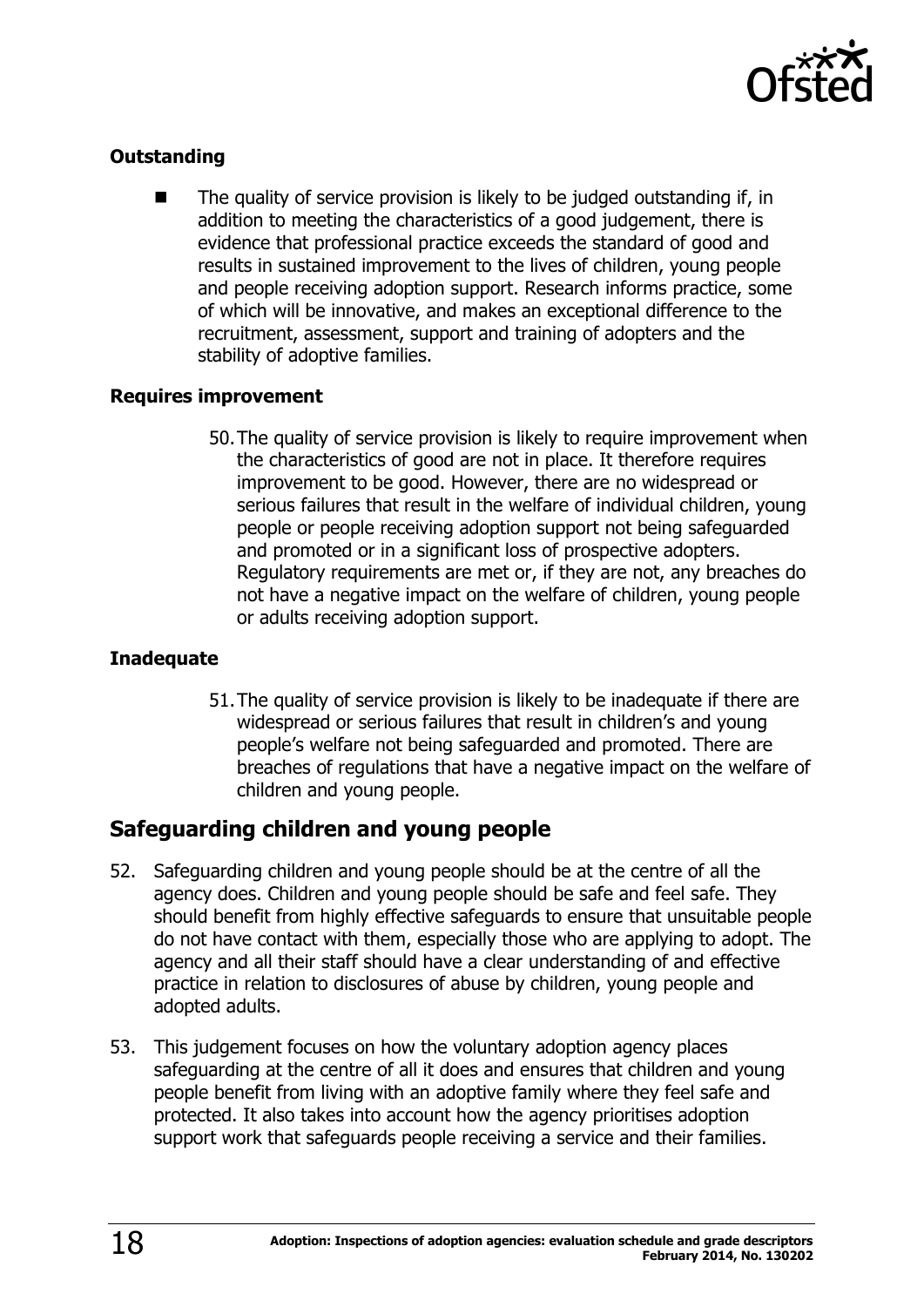

### **Good**

- 54. Safeguarding is likely to be judged good if the following criteria best describe the agency's practice:
	- The agency is able to demonstrate a deep and effective knowledge about child protection, the relative roles of the agency and local authorities, and action to take where there are concerns or actual harm to a child.
	- There is evidence of high-quality training for staff and adopters in respect of child protection procedures and the minimisation of risk to children, including those posed by social media and action to take where children are missing or at risk of sexual exploitation.
	- Recruitment and assessment of adopters have a very strong focus on child protection, including help to ensure that children and young people living in adoptive homes are safe and feel safe. Preparation of adopters explains the potential impact of abuse and neglect on the behaviour and needs of children and young people and helps prepare them for the developing needs of any children placed. This includes how to manage the risk of children going missing and of unwanted or unsolicited contact through the internet.
	- Ongoing appropriate adoption support ensures that adopters are able to manage contact effectively and continue to understand the potential impact of abuse and neglect on their adopted child's behaviour as they grow older.
	- Adopters are aware of the need for children to take age-appropriate risks and to develop an understanding of how to protect themselves. Adopters, children and young people know how to complain and feel able to do so. They know who they can talk to about any concerns they have and adopters will advocate on behalf of the child placed with them. They feel confident that they will be supported and listened to and that their concerns will be addressed without necessarily putting the adoptive placement at risk of disruption.
	- All staff and panel member recruitment and vetting is thorough and complies with statutory requirements. As much as possible is done to assure the suitability of people working in the agency, including staff who do not work directly with children and where Disclosure and Barring Service (DBS) checks are unavailable. Working practices and panel procedures also help to prevent unsuitable people from having the opportunity to harm children and young people.
	- Staff display high levels of expertise in, and awareness of, child protection. They demonstrate an understanding of the implications of historic abuse and neglect. They are supported by an open culture where leaders and managers constantly strive to improve safeguarding practice.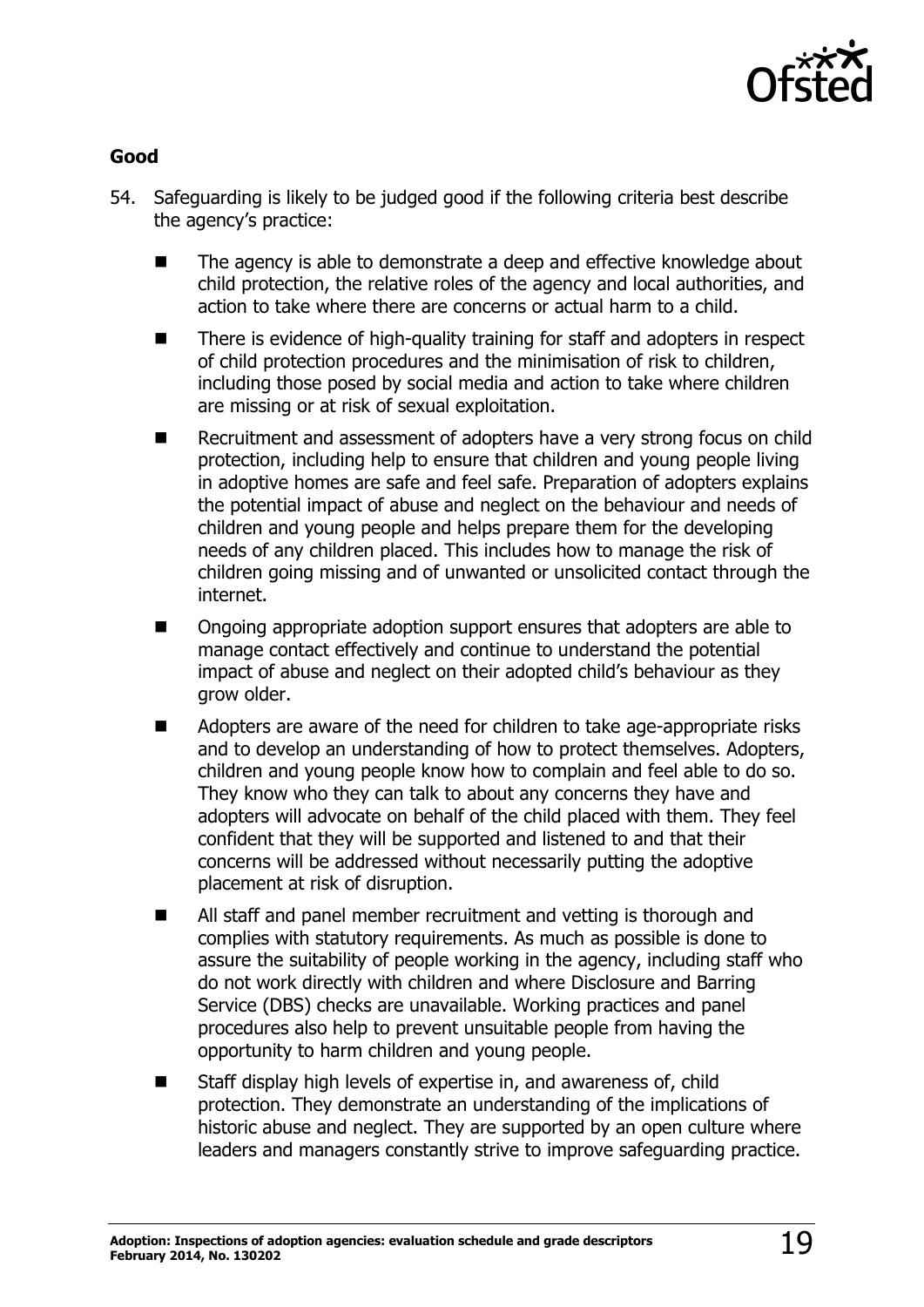

- Allegations against, or suspicions of harm by, adopters or staff are handled fairly, quickly and consistently. They are referred immediately to the local authority child protection service. The voluntary adoption agency protects and supports children, young people and adopters, and works with local authorities to help to ensure that child-centred decisions are made and unnecessary moves are avoided.
- Agency safeguarding procedures are systematically followed and comply with statutory regulations. They address abuse and historic abuse reported by children, young people, and adults who have been adopted. Where agencies offer birth records counselling and intermediary services, these are delivered to ensure the safety of all those involved. The agency maintains contact with local authority child protection teams, adult safeguarding services, the Local Safeguarding Children Board and the Local Authority Designated Officer. This leads to easily accessible and effective liaison on any concerns about children and promotes a safe service.
- The agency learns from complaints and feedback from children and adults and there is evidence that improvements are made in response.

### **Outstanding**

55.Safeguarding is likely to be judged outstanding if, in addition to meeting the characteristics of a good judgement, the agency's safeguarding practice, including their work with adopters, birth relatives and adults who were adopted, is informed by research and developments in the area of safeguarding and child protection. This results in adopters who demonstrate a comprehensive and impressive understanding of safeguarding and of the impact of abuse on children, young people and adults. They, therefore, effectively support children and young people even in the most difficult and demanding circumstances and are prepared for future potential difficulties.

### **Requires improvement**

56.Safeguarding is likely to require improvement when the characteristics of good are not in place. It therefore requires improvement to be good. However, there are no widespread or serious failures that result in the welfare of individual children, young people or people receiving adoption support not being safeguarded and promoted. Regulatory requirements are met or, if they are not, any breaches do not have a negative impact on the welfare of children, young people or people receiving adoption support.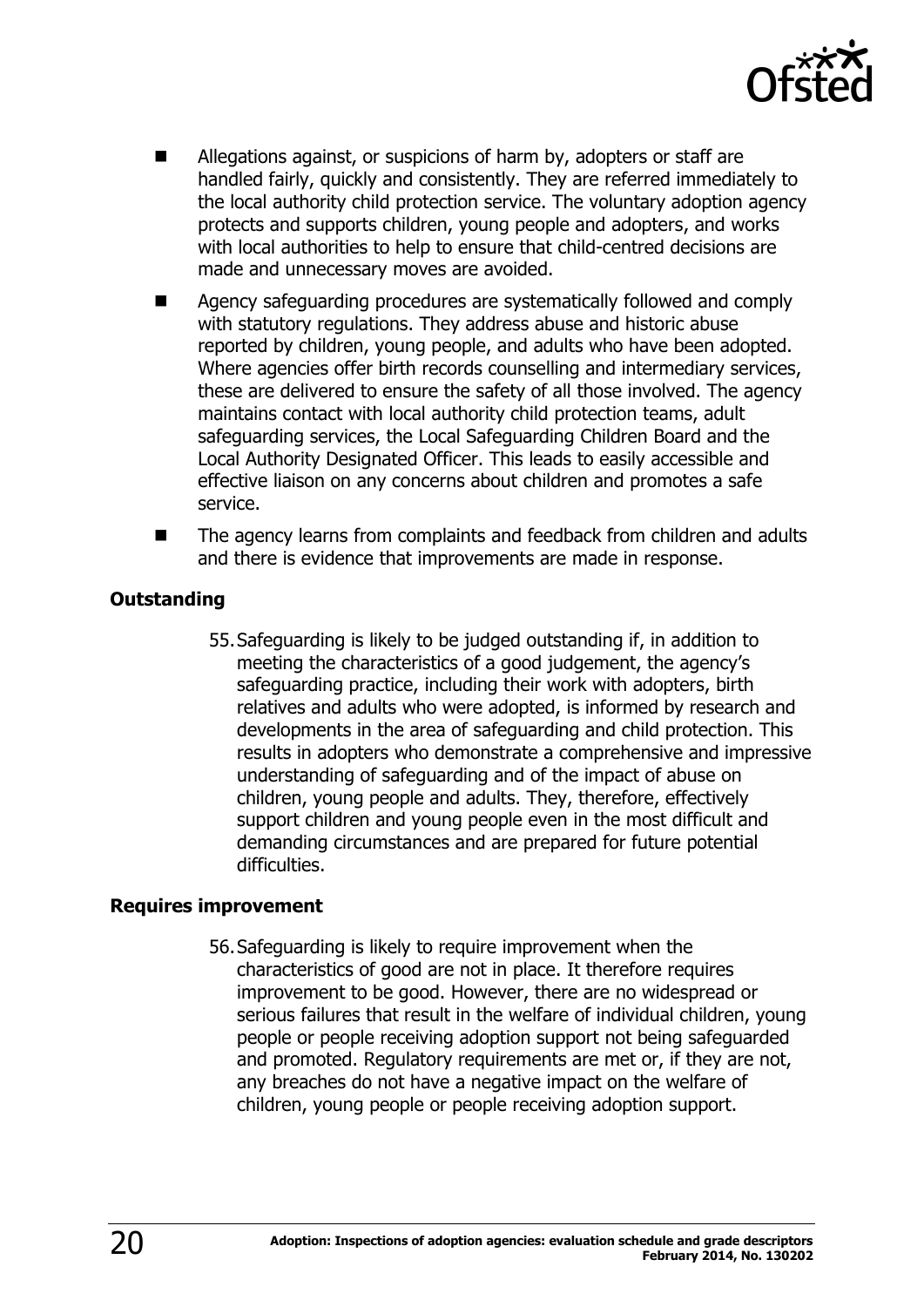

### **Inadequate**

57.Safeguarding is likely to be inadequate if there are widespread or serious failures that result in children's and young people's welfare not being safeguarded and promoted. There are breaches of regulations that have a negative impact on the welfare of children, young people or people receiving adoption support.

### <span id="page-20-0"></span>**Leadership and management**

- 58. Leadership and management must demonstrate clear vision and ambition for children and young people who are, or are going to be, adopted. They should monitor all areas of the adoption process, including adoption support, promote positive outcomes and strive for continuous improvement.
- 59. The judgement of leadership and management is focused on the voluntary adoption agency's contribution to securing good outcomes for children, young people and people receiving adoption support. Effective partnerships with all those involved with children and young people who are placed for adoption, or who have been adopted, are essential to deliver best outcomes. These include partnerships with children and young people themselves, adopters, foster carers, looked after children's teams, education and health.

### **Good**

- 60. Leadership and management is likely to be judged good if the following characteristics best describe agency practice:
	- Senior managers, leaders and trustees show a strong commitment to adoption and deliver an ambitious service to children, young people, adults affected by adoption, adopters and birth families. They develop, or strive to develop, highly effective working relationships with placing local authorities and social workers in particular. They also have, or are working to develop, effective relationships with commissioners, partner organisations and other adoption agencies. This improves the experiences and progress of children, young people and adults and prompt and effective action is taken if children are unhappy or unsafe.
	- Leaders and managers monitor service delivery and conduct a thorough and insightful review of the voluntary adoption agency at the frequency set out in the national minimum standards. The views of children and young people, birth parents, adopters and other stakeholders inform this review, as do complaints, which are welcomed as an opportunity to learn and develop. Leaders and managers use the results of the review to drive continuous improvement in the agency and can demonstrate the improvements that have been made. Annual quality and performance data forms are promptly completed and submitted to Ofsted.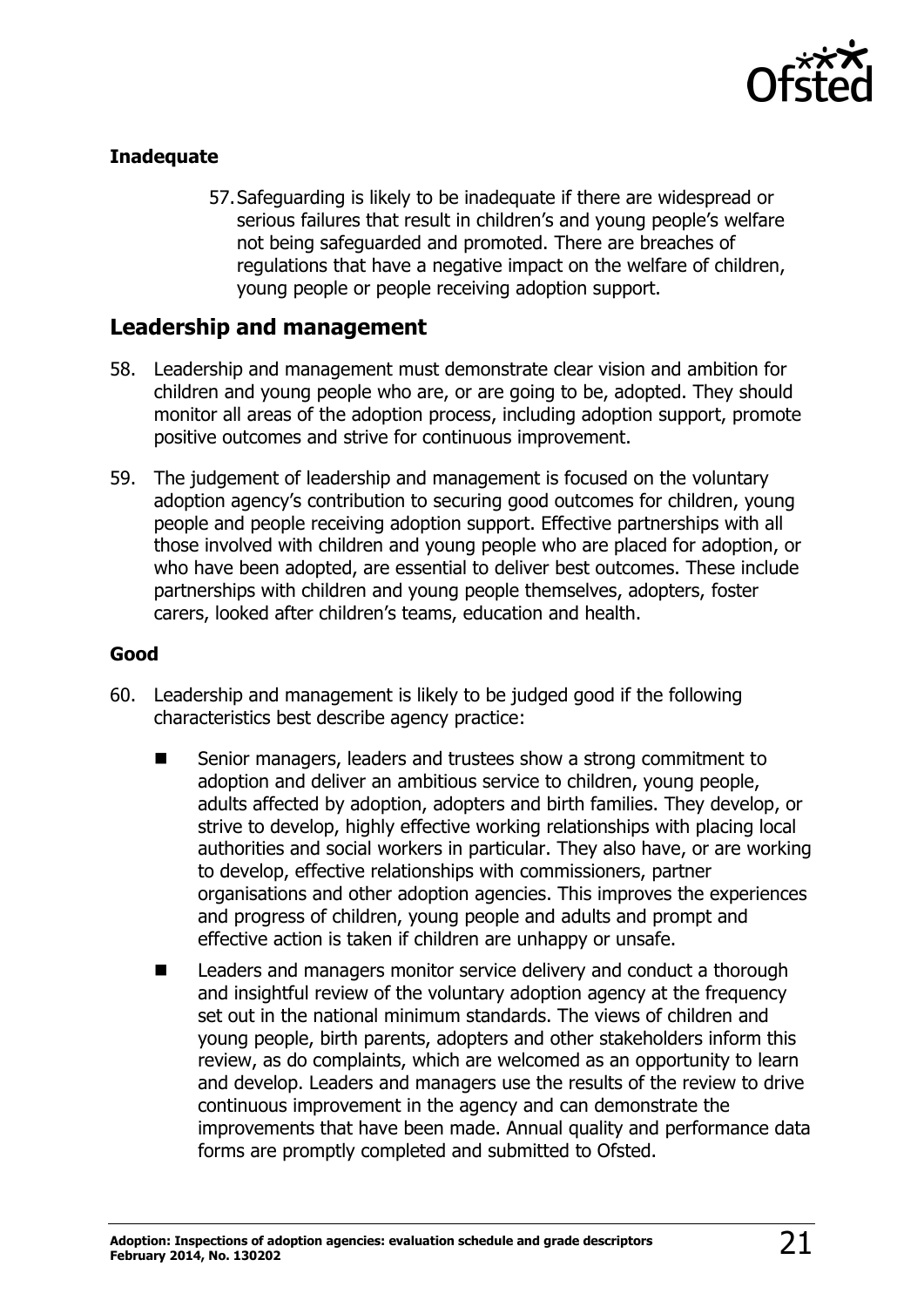

- **Leaders and managers demonstrate a capacity for continuing** improvement. This is based on the agency's track record and performance since its previous inspection and evidence of the impact of improvements on outcomes for children and young people. Leaders and managers have a well-developed sense of the needs of the local authorities that they work with and continually review how the services and placements they offer meet those needs.
- Recruitment of adopters is well planned and successful. It takes full account of children waiting for families and national initiatives in adoption. Managers keep under review the trends and patterns in the number of adopters they have available and how placements are made and supported.
- The voluntary adoption agency manages its resources effectively to meet the needs of the children, young people and their adoptive families, prioritises and invests in support work to reduce disruptions to a minimum and promotes family stability. It is also sufficiently resourced to provide any adoption support to adults who require this.
- The statement of purpose and children's guide are clear, accessible and comprehensive. This helps children and young people, birth parents and relatives, adopters, adoptees and staff to be clear about the aims and objectives of the adoption agency and what services it provides.
- Staff, managers and panel members are appropriately qualified, experienced and supervised. They receive up-to-date relevant training to enable them to prepare, assess and support adopters so they provide good-quality, stable and safe care for children and young people. Staff and panel members' appraisals are held on time and include the views of children, young people and adopters, as appropriate. Appraisals clearly link to improved staff performance.
- Staff training and supervision reflect new legislation and practice developments, including research, and result in improved outcomes for children, young people and adoptive families.
- Records are clear, up to date, contribute to an understanding of the child's life and are stored securely. The agency has appropriate insurance cover and evidence of effective administrative systems.
- Regulatory notifications are made as required by regulations and the agency can demonstrate that appropriate follow-up action has been taken.
- There is evidence that effective action has been taken in relation to any requirements and recommendations made at the previous inspection.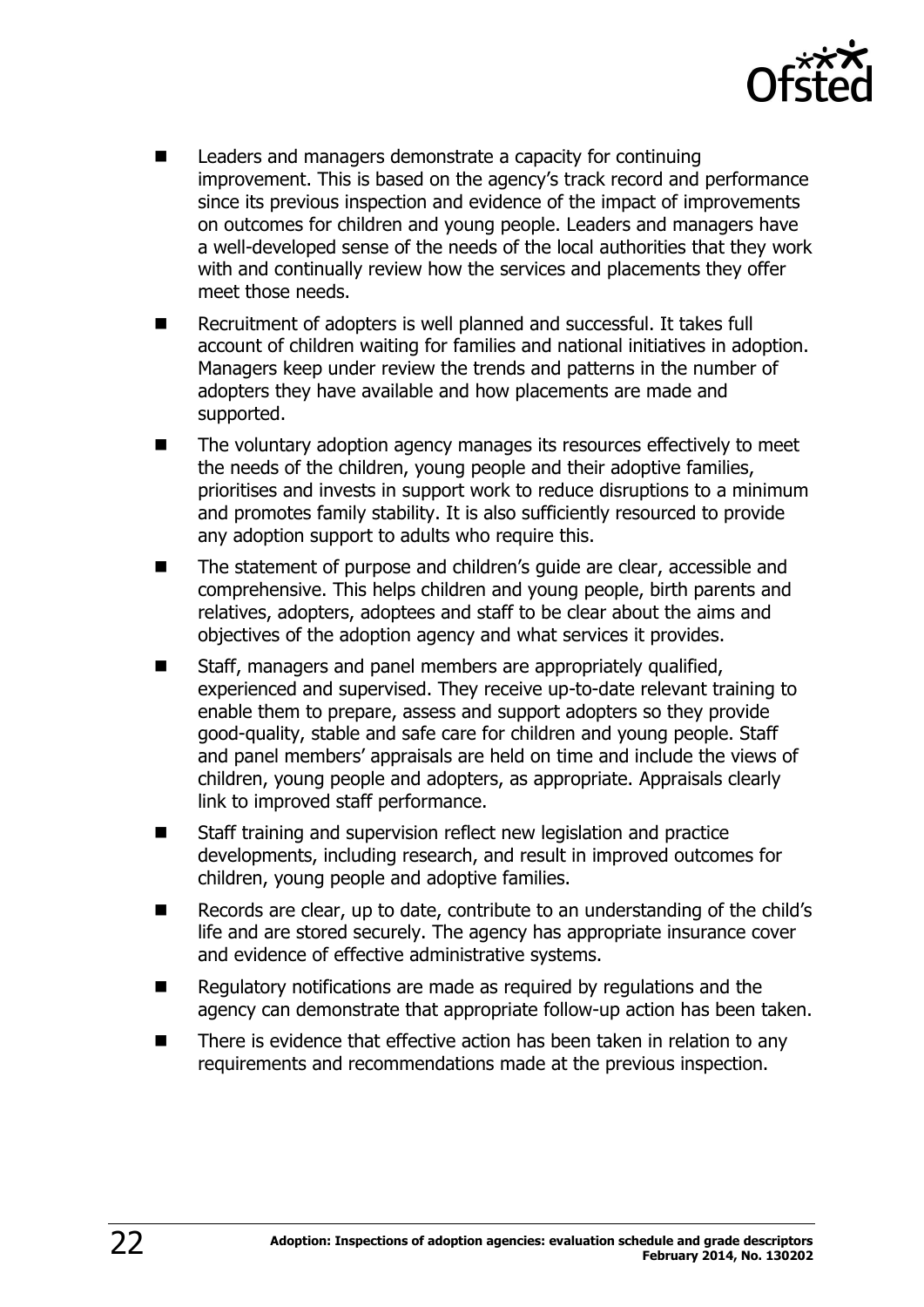

### **Outstanding**

61.Leadership and management are likely to be judged outstanding if, in addition to meeting the characteristics of a good judgement, there is evidence that leaders and managers are inspirational, confident, ambitious, innovative and influential in changing the lives of children and young people placed with the agency and in helping people receiving adoption support. Professional relationships between the agency and the local authority and other partner organisations are highly effective. The agency can demonstrate that it makes an exceptional difference to the lives and experiences of children, young people and people receiving adoption support.

### **Requires improvement**

62.Leadership and management are likely to require improvement when the characteristics of good are not in place. It therefore requires improvement to be good. However, there are no widespread or serious failures that result in the welfare of individual children, young people and people receiving adoption support not being safeguarded and promoted. Regulatory requirements are met or, if they are not, any breaches do not have a negative impact on the welfare of children, young people or people receiving adoption support.

### **Inadequate**

63.Leadership and management are likely to be inadequate if there are widespread or serious failures that result in children and young people's welfare not being safeguarded and promoted. There are breaches of regulations that have a negative impact on the welfare of children, young people or people receiving adoption support.

### <span id="page-22-0"></span>**Fitness and conditions of registration**

- 64. Inspectors consider whether:
	- the registered person remains fit for registration
	- $\blacksquare$  the adoption agency is operating in accordance with any conditions placed on its registration.
- <span id="page-22-1"></span>65. Inspectors report any concerns they identify relating to the registered person's 'fitness' or to whether the conditions of registration are being met. They consult the Social Care Compliance team as appropriate.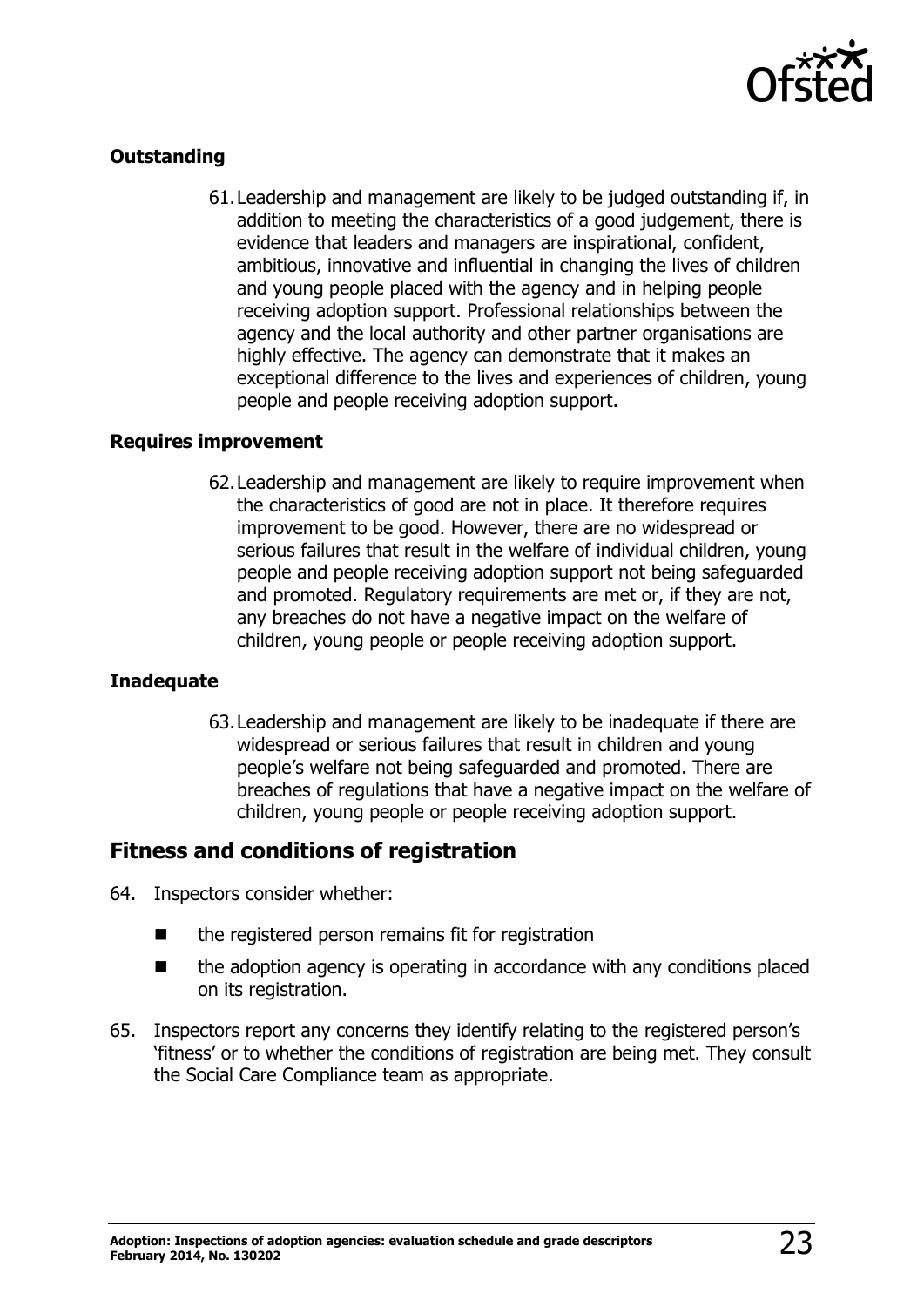

# **Part two: voluntary adoption agency branches that only offer adoption support**

66. This section applies to voluntary adoption agency branches that only offer adoption support. This is relevant to branches of voluntary adoption agencies, not the overall registration. If a voluntary adoption agency only offers adoption support to the exclusion of other services, they must register as an adoption support agency rather than a voluntary adoption agency.

### <span id="page-23-0"></span>**Overall effectiveness**

- 67. Inspectors consider the evidence and judgements from across the evaluation schedule before arriving at the overall effectiveness judgement. They take account of the context of the branch of the voluntary adoption agency and whether they specialise in adoption support for particular groups.
- 68. In an outstanding branch of a voluntary adoption agency:
	- Adoption support is of the highest quality and is delivering a demonstratively positive impact on the lives of the people involved. For some families, the progress made significantly exceeds expectations of all those who are involved with them.
	- Inspirational, confident, ambitious and influential leadership promotes and pursues a positive outcome for all service users. Leaders are visible and effective. They innovate and attract creative ideas to sustain the highest quality services for all service users.
	- Leaders, managers and staff have ambition and inspire high quality work which supports exceptional progress and protects and promotes the welfare of all service users.
	- $\blacksquare$  The branch is constantly seeking new and effective ways to improve.
	- There are no breaches of regulations.
- 69. In a good branch of a voluntary adoption agency:
	- Positive outcomes for service users are evident, including where this means helping them to cope with unavoidable disappointments.
	- The intended outcomes of individual pieces of work are clear and agreed with service users, and if possible with children and young people. The success of each piece of work is measured, recorded and understood.
	- Service users' views are routinely monitored and analysed. Their views inform service delivery, the development of staff, agency developments and strategic thinking.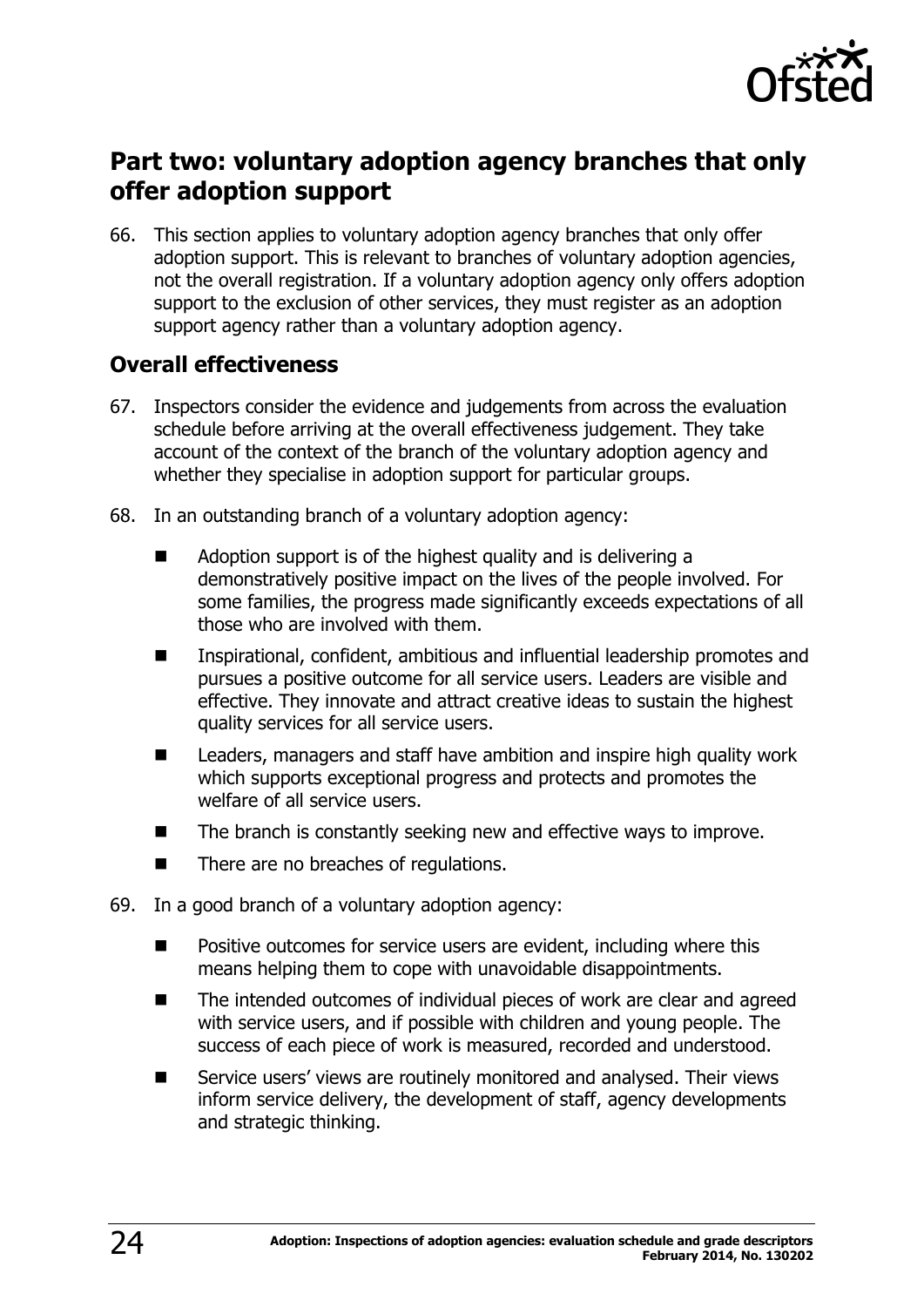

- The lifelong implications of adoption are clearly understood by all who work for the agency and are reflected in practice. The branch has an accurate understanding of its strengths and weaknesses and takes effective steps to improve.
- Effective and continuous learning improves professional practice and is sustained over time.
- Any breaches of regulations are infrequent, minor and immediately remedied.
- 70. In a voluntary adoption agency that requires improvement:
	- $\blacksquare$  The agency is not yet delivering good services. However, there are no widespread or serious failures that result in the welfare of people receiving an adoption support service not being safeguarded and promoted.
- 71. In a voluntary adoption agency that is inadequate:
	- There are widespread or serious failures, which result in service users not having their welfare safeguarded and promoted. This is likely to be the case if any of the judgements are inadequate.

### <span id="page-24-0"></span>**The approach following an overall judgement of inadequate**

- 72. An overall effectiveness judgement of inadequate is made where there are widespread and serious failures to comply with requirements, which result in service users not having their interests safeguarded and promoted. In these circumstances, the inspector sets requirements to achieve compliance with the Care Standards Act 2000 and the relevant adoption regulations. Inspectors may also make recommendations to help the registered person(s) to improve the quality and standards of service further.
- 73. On making a judgement of inadequate, the inspector must consult with the Social Care Compliance team, and must instigate a case review.
- 74. The inspector should also consider consulting with the Social Care Compliance team where there is any history of:
	- **E** complaints against the voluntary adoption agency that have not been dealt with in a satisfactory way
	- failures to comply with regulations and/or national minimum standards that have not been dealt with in a satisfactory way
	- failures to take satisfactory action to meet requirements/actions and recommendations that call into question the suitability of the registered person.
- 75. The purpose of the case review is to consider whether any enforcement action should be taken.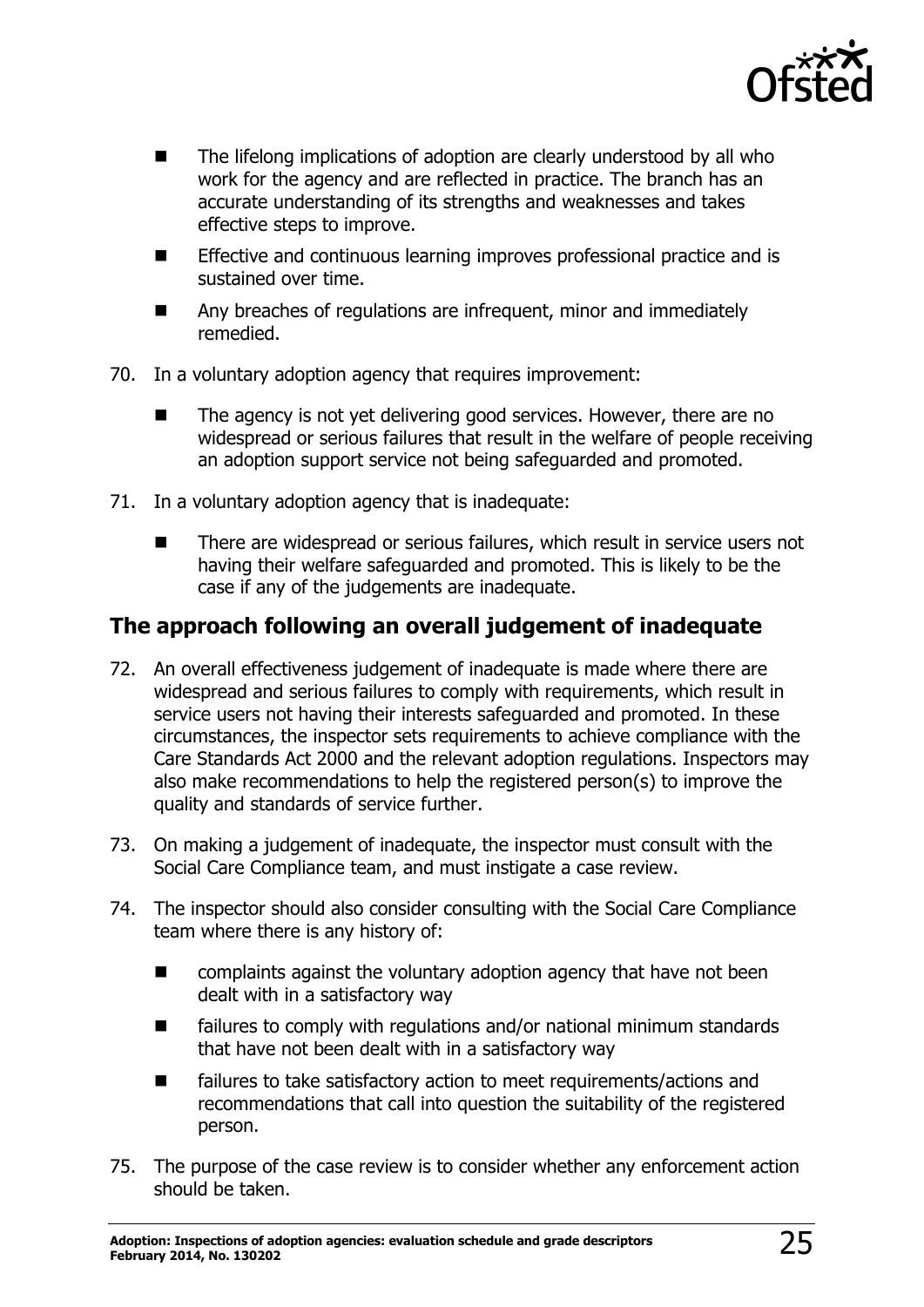

76. When agencies are judged to be inadequate for overall effectiveness, the next inspection will normally take place within 12-18 months. It will take place sooner if any further significant concerns arise during this period or if earlier inspection is necessary to meet statutory requirements.

### <span id="page-25-0"></span>**The experience and progress of, and outcomes for, service users**

77. Inspectors evaluate the outcomes for any children, young people, adopted adults, adoptive families and birth relatives who receive an adoption support service. When making this judgement, inspectors take account of the nature of the adoption support provided and the potential for disappointment, particularly in birth records counselling and intermediary services.

### **Good**

- 78.The experiences and progress of, and outcomes for, service users is likely to be good where the criteria below best describe the experiences of children and young people:
- **People, irrespective of ability, age, ethnicity, faith, gender, gender** identity, language, religious belief or sexual orientation, receiving an adoption support service influence the delivery of the services that they receive, which leads to positive changes in their circumstances. They may not achieve their desired outcome but, if this is the case, they are very carefully supported to understand why. The adoption support overall meets their needs and leaves people feeling positive about the service and that they have been helped and supported.

### **Outstanding**

 The experiences and progress of, and outcomes for, those using the service is likely to be judged 'outstanding' if it is evident that they are making exceptional progress in having their needs met. In addition, the characteristics of a 'good' judgement must be met.

### **Requires improvement**

 The agency is not yet demonstrating the characteristics of a good judgement. It therefore requires improvement to be good. However, there are no widespread or serious failures that result in people using the service not having their needs met. Regulatory requirements are met or, if they are not, any breaches do not have a negative impact on the welfare of people using the service.

### **Inadequate**

■ There are widespread or serious failures that result people using the service being put at risk. There are breaches of regulations which have a negative impact on outcomes.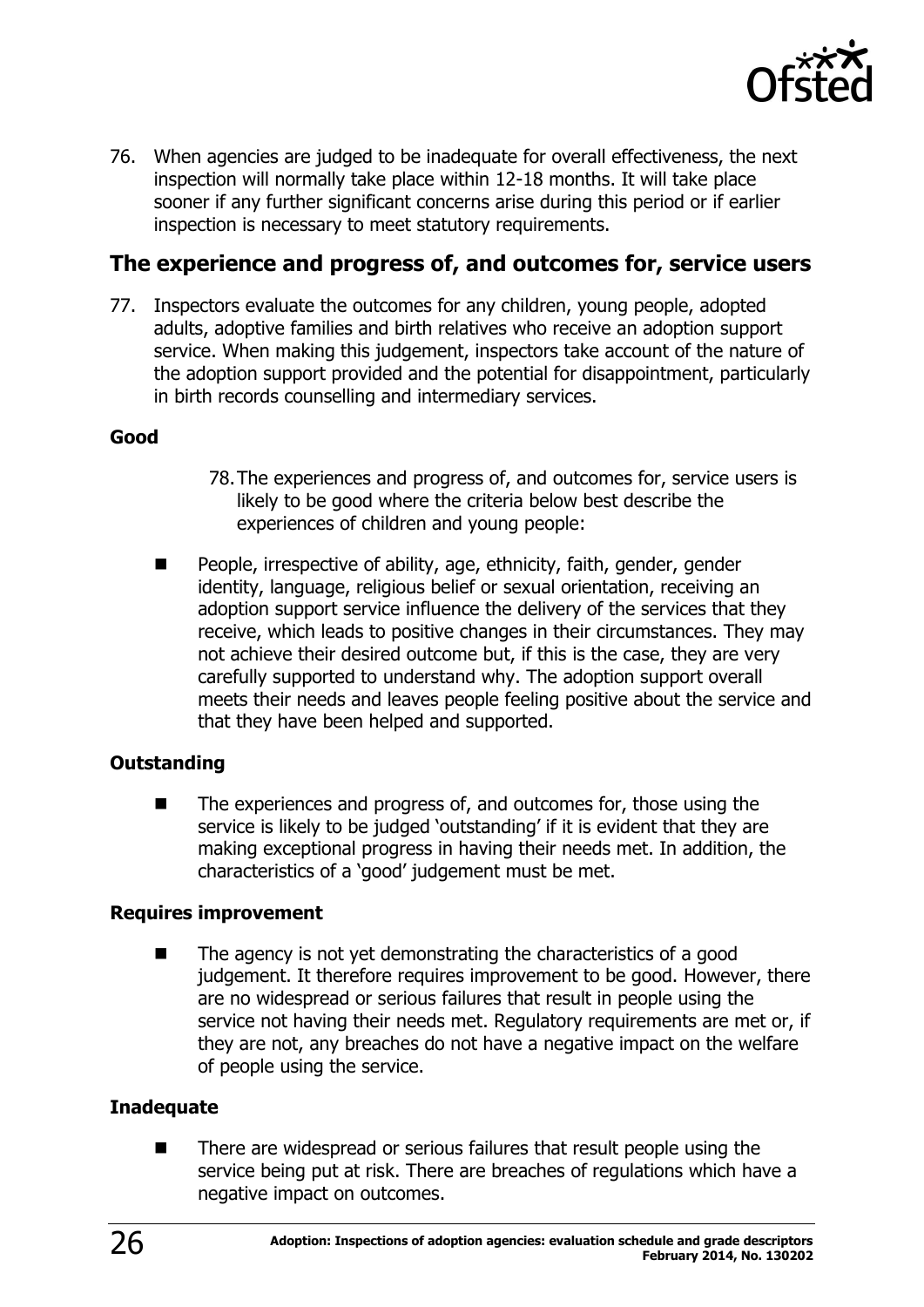

### <span id="page-26-0"></span>**Quality of service provision**

### **Good**

- 79. The quality of service in a voluntary adoption agency branch is likely to be judged good if the following characteristics best describe the service provided:
	- There is a prompt, welcoming, professional, person-centred service that is accessible to all irrespective of age, ability, disability, ethnicity, faith, gender, language, sexual orientation, gender identity and religious belief.
	- The branch has a detailed strategy and clear plans to achieve the desired outcomes for each service user. The branch works together with the service user and, where involved, with the local authority, to ensure that support meets the demands of commissioners and is individually designed, enabling people using the service to progress at their own pace.
	- The manager and staff are very well trained, demonstrating an up-to-date knowledge and understanding of adoption issues relating to the services they provide. Their knowledge and training have a positive impact on relationships with, and outcomes for, service users. They provide a prompt, professional and highly sensitive service, which makes a difference to people's lives and results in people using the service developing an improved understanding of issues affecting them and an ability to deal with any difficulties that may arise.
	- Service users are helped to understand the possible effects of adoption on themselves and their family and, if appropriate, the potential outcomes of a search and/or a reunion with a member of their birth family.

### **Outstanding**

 $\blacksquare$  The quality of service provision is likely to be judged outstanding if, in addition to meeting the characteristics of a good judgement, there is evidence that professional practice exceeds the standard of good and results in sustained improvement to the lives of people receiving an adoption support service. Research informs practice, some of which will be innovative, and makes an exceptional difference to people using the service.

### **Requires improvement**

The quality of service provision is likely to require improvement when the characteristics of good are not in place. It therefore requires improvement to be good. However, there are no widespread or serious failures that result in the welfare of people receiving an adoption support service not being safeguarded and promoted. Regulatory requirements are met or, if they are not, any breaches do not have a negative impact on the welfare of people using the service.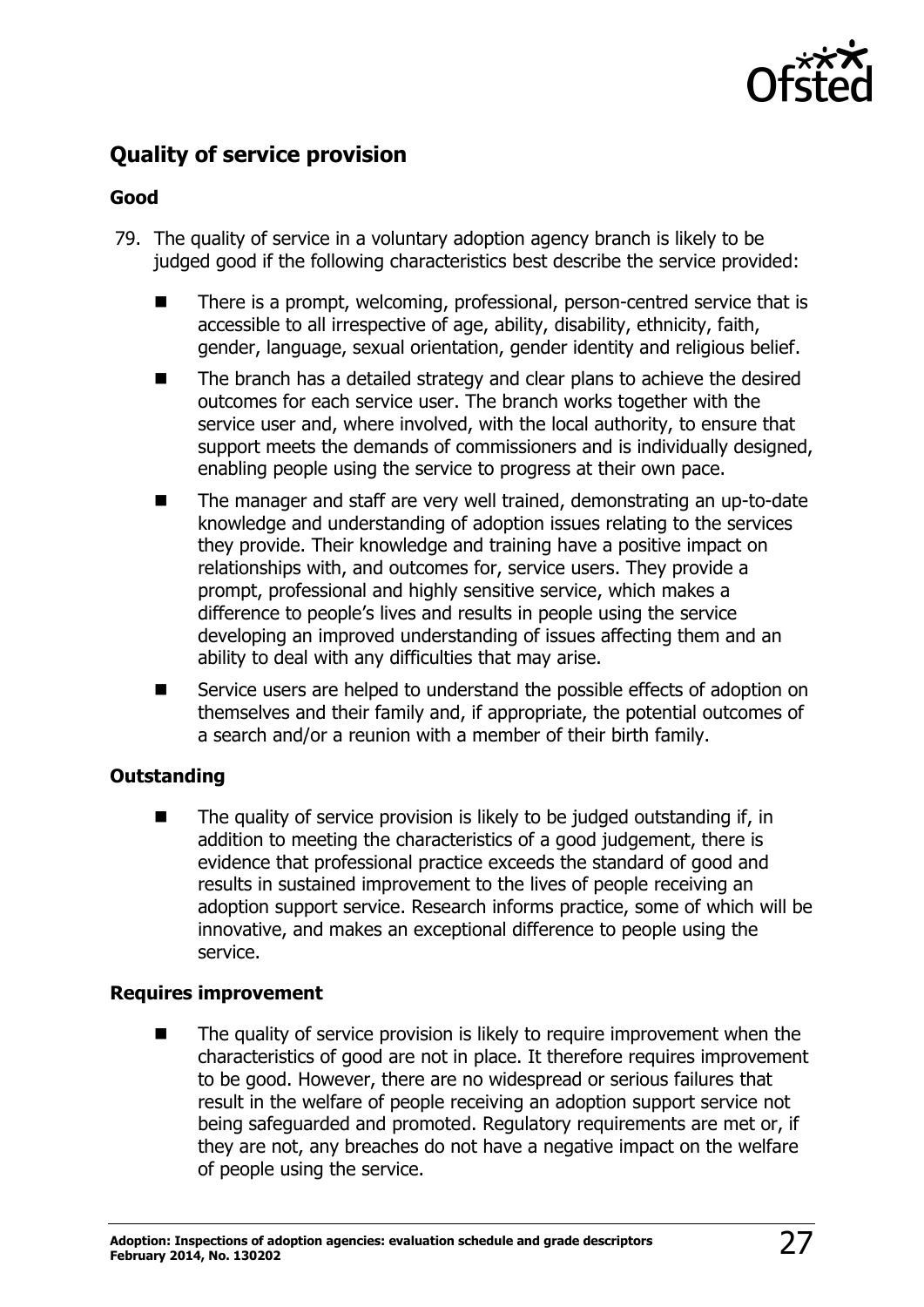

### **Inadequate**

 The quality of service provision is likely to be inadequate if there are widespread or serious failures that result in people's welfare not being safeguarded and promoted. There are breaches of regulations which have a negative impact on the welfare of people using the service.

### <span id="page-27-0"></span>**Safeguarding children, young people, adults and families**

80. This judgement focuses on whether the branch puts safeguarding at the centre of all it does and ensures that all those receiving a service and their families are safe and benefit from effective safeguarding and child protection procedures. This includes procedures for handling disclosures of historic abuse from adults and children and young people.

### **Good**

- 81. Safeguarding is likely to be judged good if the following criteria best describe the agency's practice:
	- The agency is able to demonstrate a deep and effective knowledge about child protection, the relative roles of the agency and local authorities, and the action to take where there are concerns or actual harm to a child or adult.
	- There is evidence of high-quality training for staff and adopters in respect of child protection procedures and the minimisation of risk to children. This includes action to take where children are missing or at risk of sexual exploitation.
	- Staff display high levels of expertise in, and awareness of, child protection. They demonstrate an understanding of the implications of historic abuse and neglect. They are supported by an open culture where leaders and managers constantly strive to improve safeguarding practice. Before work commences, service users are told of the branch approach to child protection and historic abuse. Where relevant, adopters are helped to understand the impact of children's past experiences and this has a positive effect on their child's behaviour and/or on their parenting.
	- Children, young people and adult service users know who they can talk to if they have concerns or complaints and have confidence that they are taken seriously. The agency learns from complaints and feedback from children and adults and there is evidence that improvements are made in response.
	- Current or historic allegations or suspicions of harm are handled sensitively and in accordance with procedures, including, where appropriate, vulnerable adult procedures. All relevant agencies are involved, staff understand their roles and know what to do, and children and young people and/or adult service users know what to expect.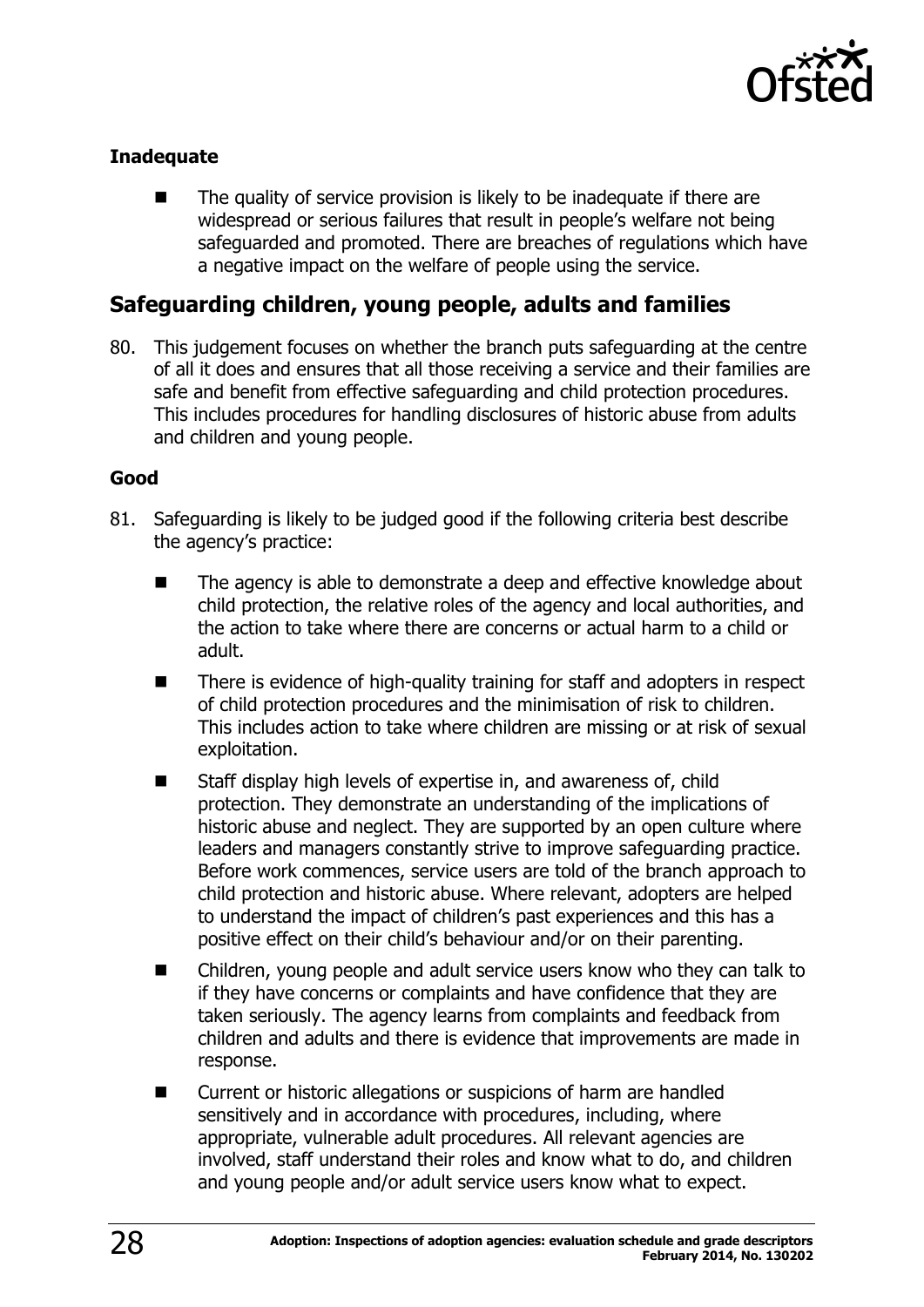

- The agency maintains contact with local authority child protection teams, adult safeguarding services, the Local Safeguarding Children Board and the Local Authority Designated Officer, as appropriate. This leads to easily accessible and effective liaison on any concerns about children and promotes a safe service. The agency's safeguarding policy is submitted to the Local Safeguarding Children Board and the Local Authority Designated Officer located in the area of the registered branch.
- Staff recruitment and vetting are thorough and conform to safer recruitment practices.

### **Outstanding**

- Safeguarding is likely to be judged outstanding if, in addition to meeting the characteristics of a good judgement, the agency's safeguarding practice is informed by research and developments in the area of safeguarding and child protection. This results in those who receive adoption support benefiting from highly effective safeguarding practice, for example:
	- adopters who demonstrate a comprehensive and impressive understanding of safeguarding and of the impact of abuse on children, young people and adults
	- adults understanding how abuse may have affected them in their past and being very effectively helped to cope with the impact.

#### **Requires improvement**

 Safeguarding is likely to require improvement when the characteristics of good are not in place. It therefore requires improvement to be good. However, there are no widespread or serious failures that result in the welfare of people receiving an adoption support service not being safeguarded. Regulatory requirements are met or, if they are not, any breaches do not have a negative impact on the welfare of people receiving an adoption support service.

### **Inadequate**

<span id="page-28-0"></span> Safeguarding is likely to be inadequate if there are widespread or serious failures that result in people's welfare being at risk. There are breaches of regulations which have a negative impact on the welfare of people using the adoption support service.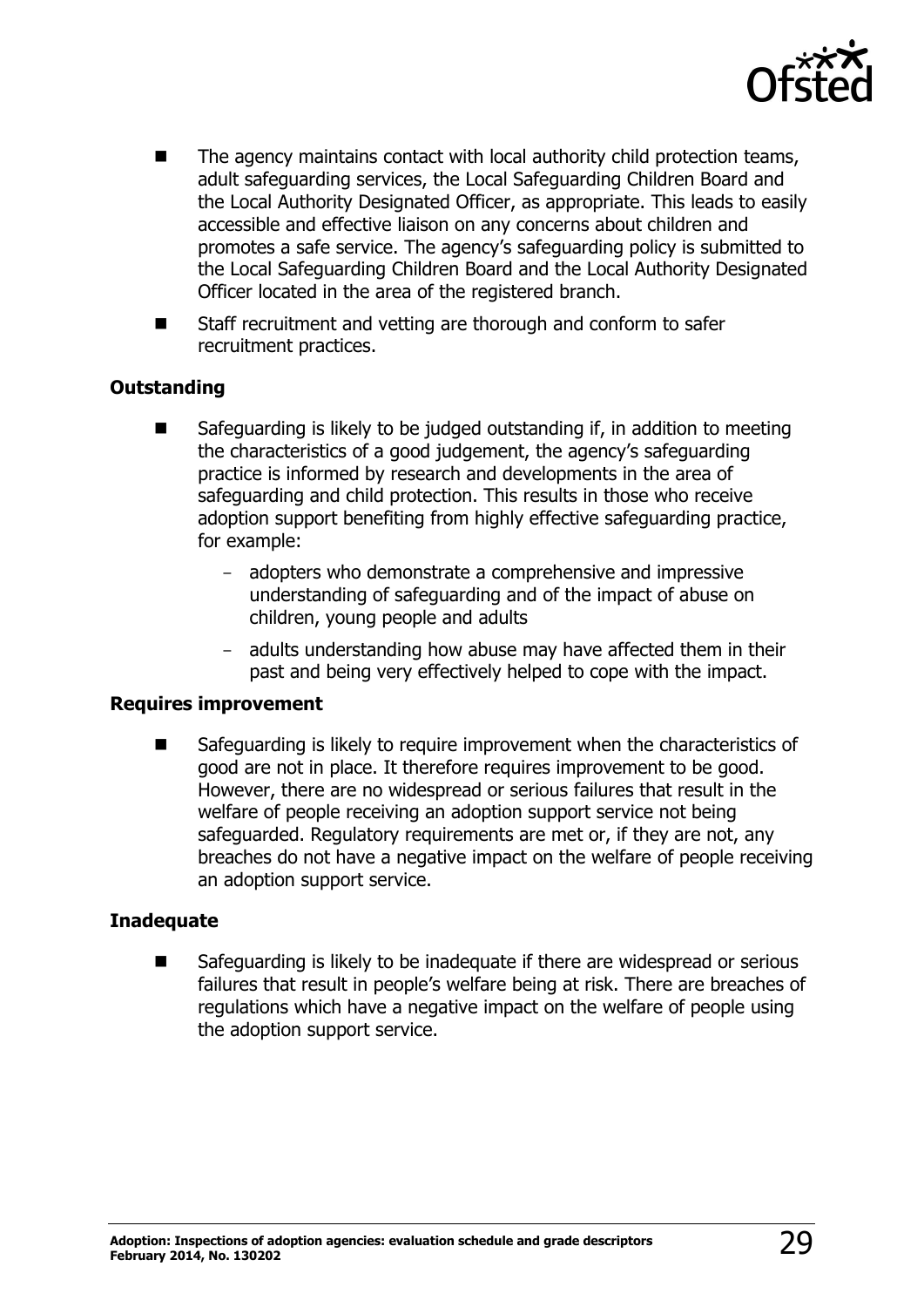

### **Leadership and management**

- 82. The judgement of leadership and management is focused on the voluntary adoption agency's contribution to securing good outcomes for those receiving adoption support. Effective partnerships with all those involved with service users are essential to deliver best outcomes. These include partnerships with service users themselves, adopters, foster carers, looked after children's teams, education and health services.
- 83. Leaders and managers must demonstrate clear vision and ambition for all those receiving adoption support through their agency. They must monitor all areas of the service and demonstrate continuous improvement.

### **Good**

- 84. Leadership and management is likely to be judged good if the following characteristics best describe agency practice:
	- Senior managers, leaders and trustees show a strong commitment to adoption support and deliver an ambitious service to children and young people, adults affected by adoption, adopters and birth families. They develop, or are working to develop, highly effective working relationships with commissioners, partner organisations and with other adoption agencies. This improves the experience and progress of children, young people and adults who are receiving adoption support. Prompt and effective action is taken if children are unhappy or unsafe. With the agreement of people using their service, they update the commissioners about their progress.
	- Leaders and managers monitor service delivery and conduct a thorough and insightful review of the branch at the frequency set out in the national minimum standards. The views of children and young people, birth parents, adopters and other stakeholders inform this review; as do complaints, which are welcomed as an opportunity to learn and develop. Leaders and managers use the results of the review to drive continuous improvement in the services that are provided. Annual quality and performance data forms are promptly completed and submitted to Ofsted.
	- The branch manages its resources effectively to meet the needs of the children, young people, adoptive families and adults affected by adoption. Their work promotes family stability and supports people to understand the effect of adoption on their lives.
	- The statement of purpose and children's quide, if required, are clear, accessible and comprehensive. This enables service users and staff to be clear about the aims and objectives of the branch and the services available.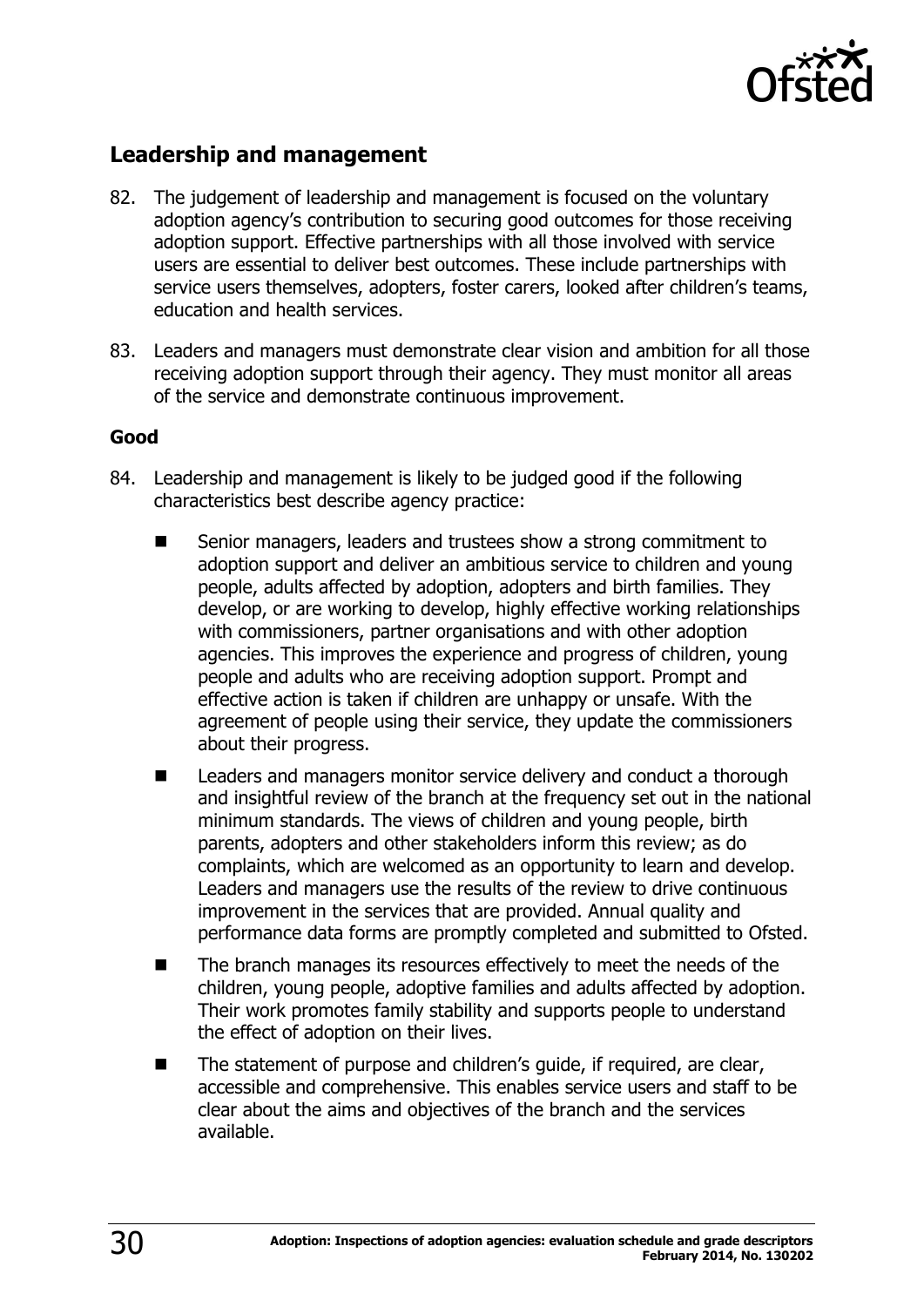

- Staff and managers are appropriately qualified and experienced. They have regular supervision and receive up-to-date relevant training to enable them to work effectively with service users. Staff appraisals are held on time and take into account the views of service users, as appropriate. Appraisals clearly link to improved staff performance.
- Records are clear, up to date and are stored securely. The agency has appropriate insurance cover and effective administrative systems are in place.
- Regulatory notifications are made as reguired by regulations and the branch can demonstrate that appropriate follow-up action has been taken.
- There is evidence that effective action has been taken in relation to any requirements and recommendations made at the previous inspection.

### **Outstanding**

 $\blacksquare$  Leadership and management are likely to be judged outstanding if, in addition to meeting the characteristics of a good judgement, there is evidence that leaders and managers are inspirational, confident, ambitious, innovative and influential in improving the lives of people who receive an adoption support service. Professional relationships between the agency and the local authority and other partner organisations are highly effective. The agency can demonstrate that it makes an exceptional difference to the lives and experiences of people using the service.

#### **Requires improvement**

 Leadership and management are likely to require improvement when the characteristics of good are not in place. It therefore requires improvement to be good. However, there are no widespread or serious failures that result in the welfare of people receiving an adoption support service not being safeguarded and promoted. Regulatory requirements are met or, if they are not, any breaches do not have a negative impact on people using the service.

#### **Inadequate**

<span id="page-30-0"></span> Leadership and management are likely to be inadequate if there are widespread or serious failures that result in the welfare of people receiving an adoption support service not being safeguarded and promoted. There are breaches of regulations which have a negative impact on the welfare of people using the service.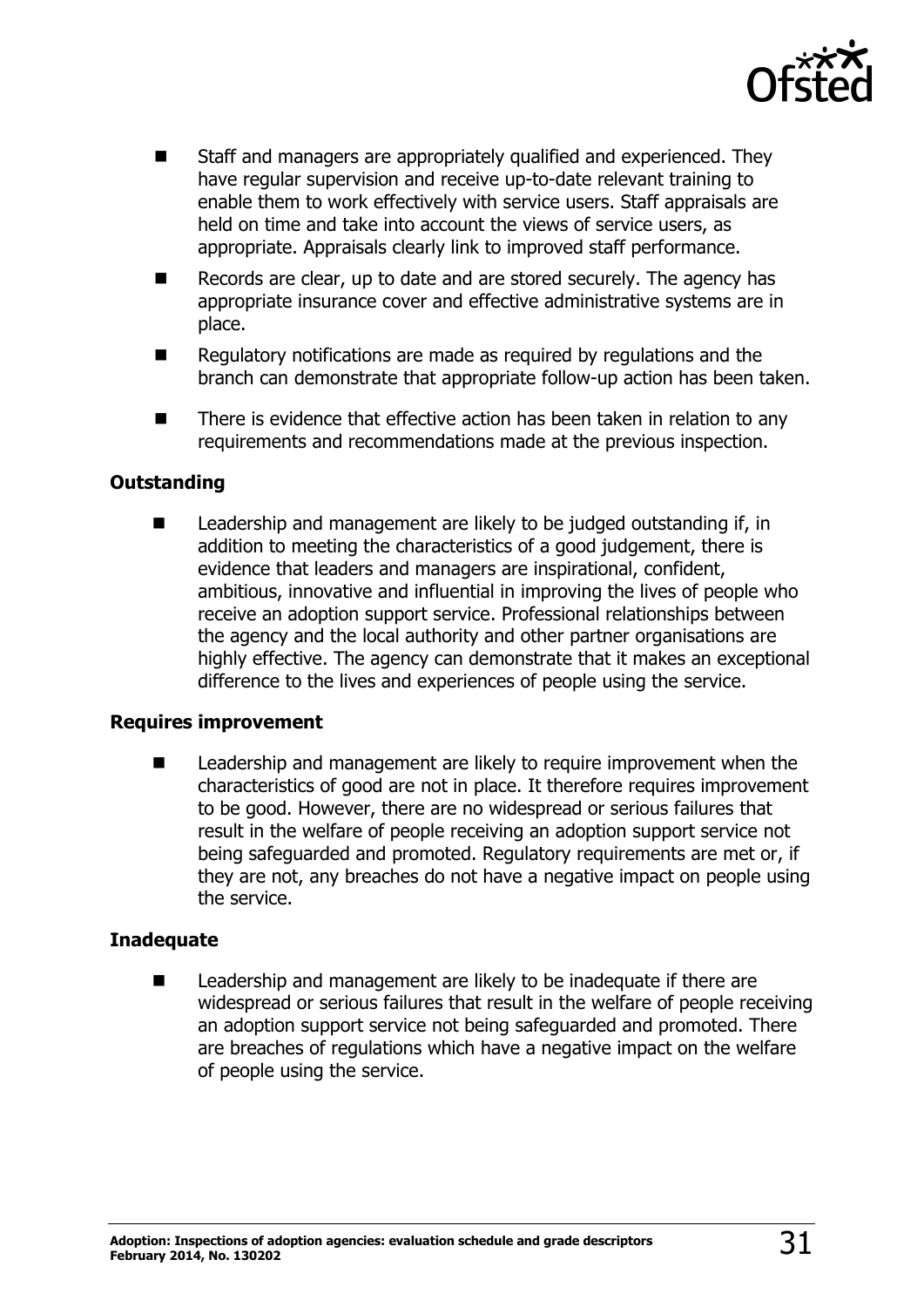

### **Fitness and conditions of registration**

- 85. Inspectors consider whether:
	- $\blacksquare$  the registered persons remain fit for registration
	- the branch is operating in accordance with any conditions placed on its registration.
- 86. Inspectors report any concerns they identify relating to the registered person's 'fitness' or to whether the conditions of registration are being met. They consult the Social Care Compliance team as appropriate.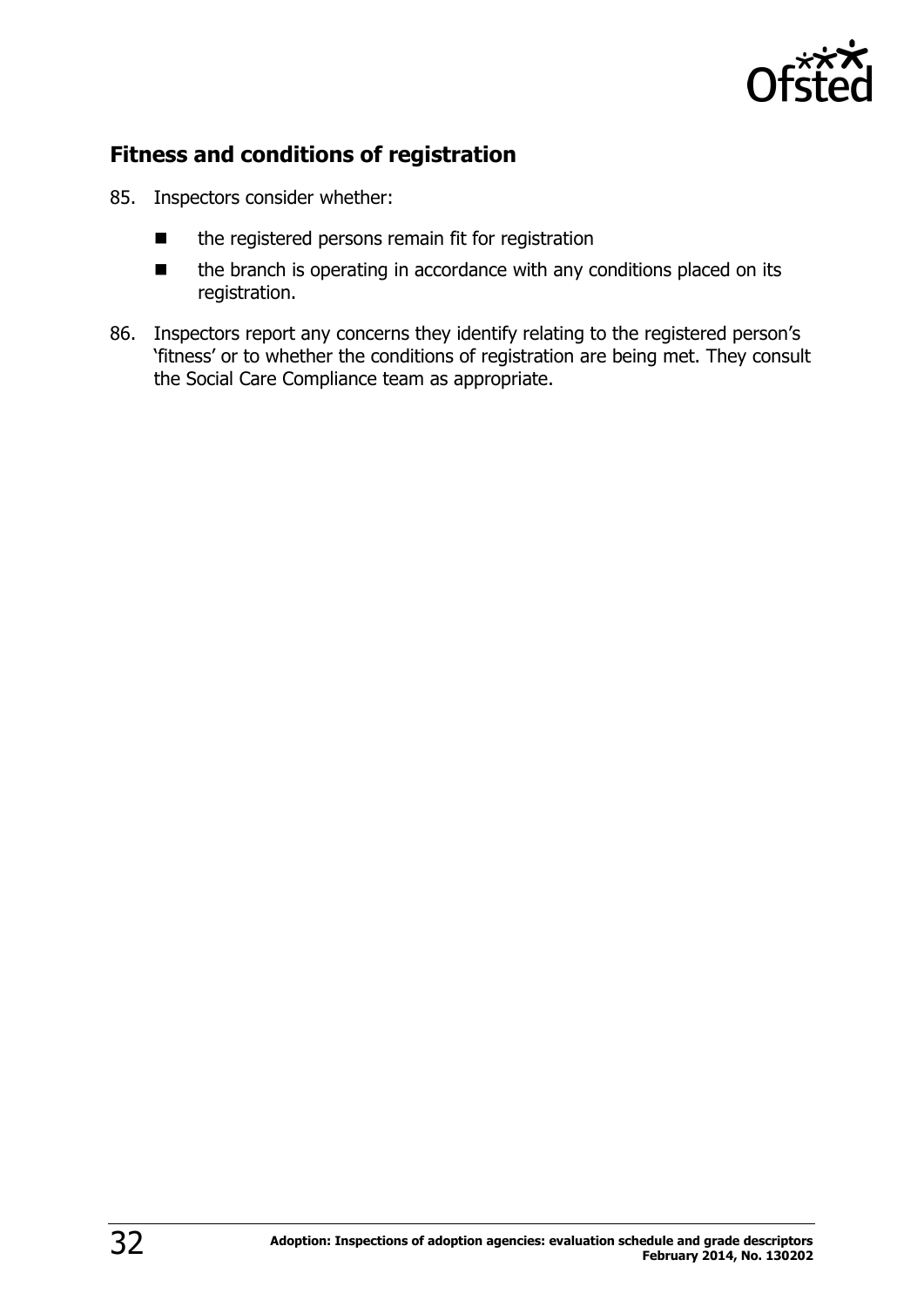

# <span id="page-32-1"></span><span id="page-32-0"></span>**Annex A: Part one. Headline outcome statements from the national minimum standards for voluntary adoption agencies that offer the full range of adoption services**

These standards apply to voluntary adoption agencies that offer the full range of adoption services. For voluntary adoption agency branches that only offer adoption support please see Annex A: Part two.

Please note that individual standards may be taken into account and lead to recommendations under any of the judgement areas.

### **Outcomes for children and young people**

- Children know that their wishes and feelings are taken into account in all aspects of their care, are helped to understand why it may not be possible to act upon their wishes in all cases and know how to obtain support and make a complaint (NMS 1).
- Children have a positive self view, emotional resilience and knowledge and understanding of their background (NMS 2).
- Children enjoy sound relationships with their prospective adopters, interact positively with others and behave appropriately (NMS 3).
- Children live in a healthy environment where their physical, emotional and psychological health is promoted (NMS 5).
- Children are able to enjoy their interests and develop confidence in their skills (NMS 6).
- Children achieve their educational potential (NMS 7).
- Contact with birth parents, siblings, other members of the birth family and significant others is arranged and maintained when it is beneficial to the child (NMS 8).
- Children live with prospective adopters whose home provides adequate space, to a suitable standard; the child enjoys access to a range of activities which promote their development (NMS 9).
- Children benefit from stable placements and are matched and placed with prospective adopters who can meet most, if not all, of their assessed needs (NMS 13).
- Children feel loved, safe and secure with their prospective adoptive parents with whom they were originally placed; these children were placed within 12 months of the decision of the agency's decision maker that they should be placed for adoption (NMS 13).
- Service users confirm that the adoption support service provided met, or meets, their assessed needs (NMS 15).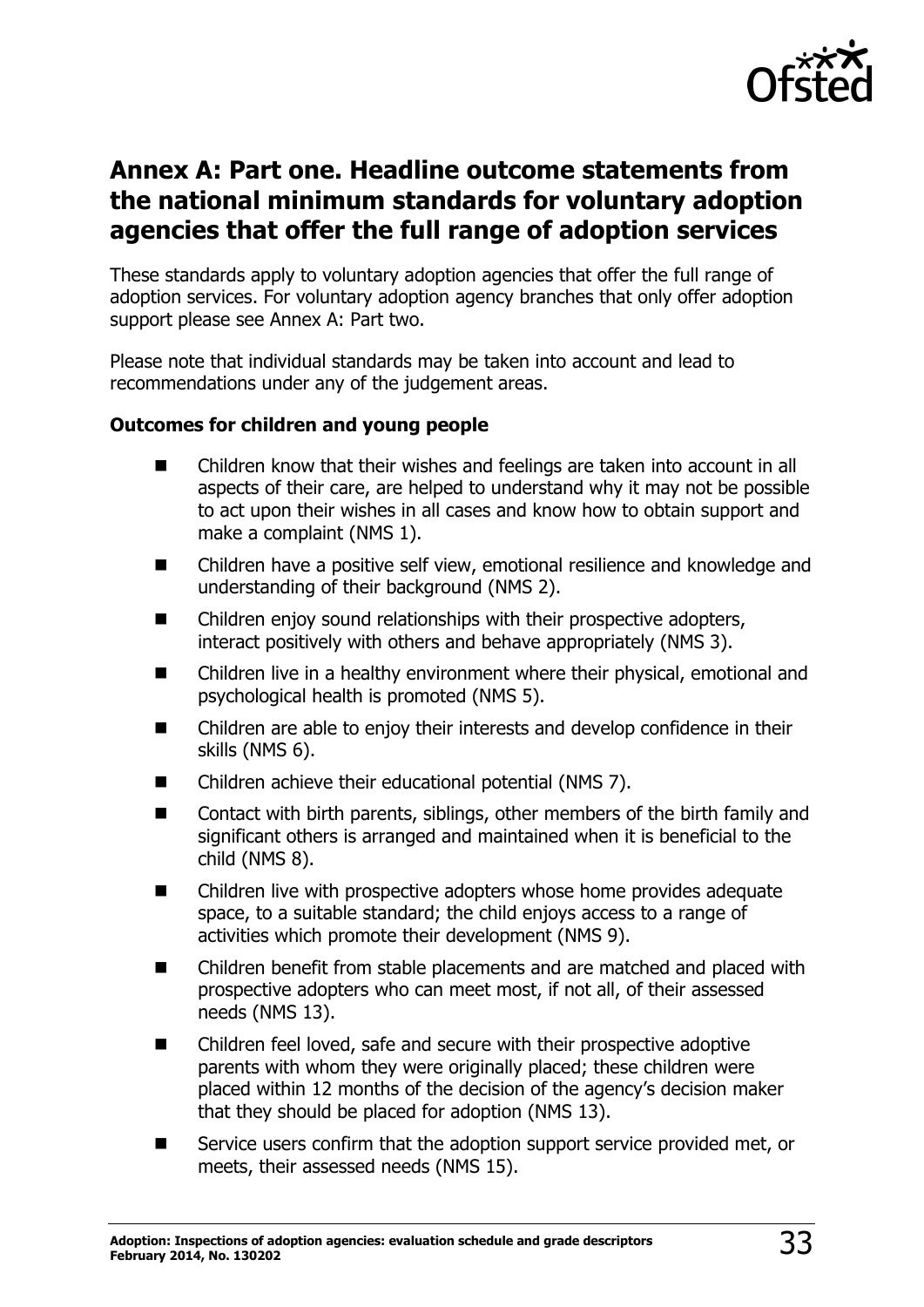

### **Quality of service provision**

- The adoption agency approves prospective adopters who can meet most of the needs of looked after children who are to be placed for adoption and who can provide them with a home where the child will be able to recover from the impact of their early life experience of loss and trauma, feel loved, safe and secure (NMS 10).
- People who are interested in becoming adoptive parents, and prospective adopters, are treated fairly, without prejudice, openly and with respect (NMS 10.2).
- $\blacksquare$  The adoption agency provides prospective adopters who can meet most of the needs of children who live outside the British Islands and who can provide them with a home where the child will feel loved, safe and secure (NMS 11).
- Children have clear and appropriate information about themselves, their birth parents and families and life before their adoption (NMS 12).
- Birth parents and birth families take an active part in the planning and implementation of their child's adoption (NMS 12).
- Adopted adults and birth relatives are assisted to obtain information in relation to the adoption where appropriate, and contact is facilitated between an adopted adult and their birth relative if that is what both parties want (NMS 16).
- The adoption panel and decision maker make timely, quality and appropriate recommendations/decisions in line with the overriding objective to promote the welfare of children throughout their lives (NMS 17).

### **Safeguarding children and young people**

- Children feel safe and are safe; children understand how to protect themselves and are protected from significant harm including neglect, abuse and accident (NMS 4).
- $\blacksquare$  The agency is provided and managed by those who are suitable to work with children and have the appropriate skills, experience and qualifications to deliver an efficient and effective service (NMS 19).
- There is careful selection of all staff, volunteers and persons on the central list and there is monitoring of such people to help prevent unsuitable people from having the opportunity to harm children and service users (NMS 21).
- Allegations and suspicions of harm are handled in a way that provides effective protection and support for children, the person making the allegation, and at the same time supports the person who is the subject of the allegation (NMS 22).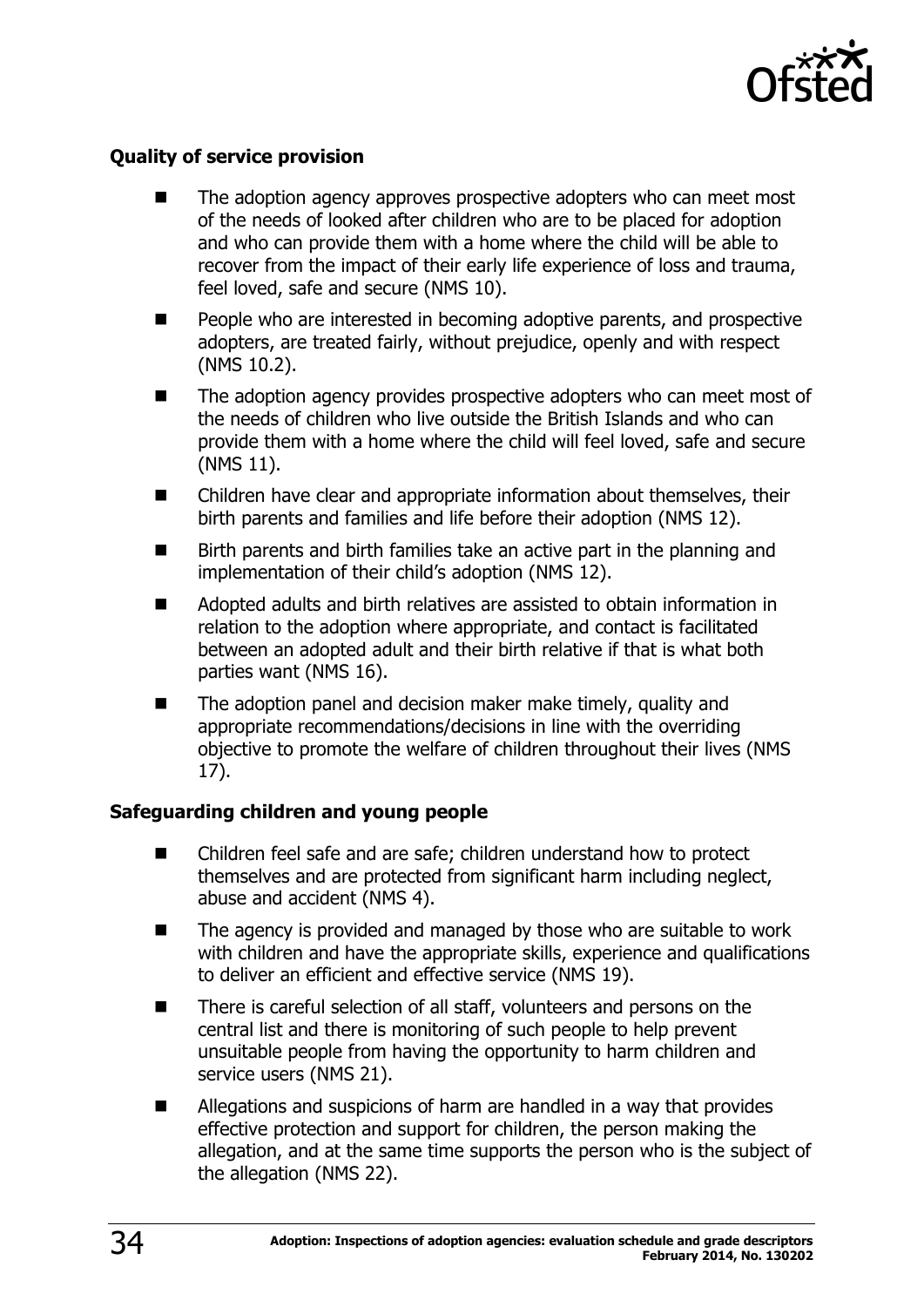

#### **Leadership and management**

- Leadership and management ensures that the agency promotes equality of opportunity and tackles discrimination (NMS 2).
- Children, service users and staff are clear about the aims and objectives of the adoption agency/adoption support agency, and what services and facilities it provides (NMS 18).
- $\blacksquare$  The adoption agency/adoption support agency meets the aims and objectives in the statement of purpose (NMS 18).
- The voluntary adoption agency is financially sound (NMS 20).
- Children and service users receive a service from staff, volunteers, panel members and decision makers who have the competence to meet their needs (NMS 23).
- Staff and volunteers are supported and guided to fulfil their roles and provide a high quality service to children and service users (NMS 24).
- The agency is managed ethically, effectively and efficiently and delivering a good quality service which meets the needs of children and other service users, taking into account whether there is a strategic approach to the recruitment of adopters to ensure that children's needs can be met through appropriate and prompt placements and whether working relationships are established with other organisations, including other adoption agencies, health services, the courts and Cafcass to help reduce delay in adoption processes (NMS 25).
- Records are clear, accurate, up to date and stored securely, and contribute to an understanding of the child's life (NMS 27).
- The premises and administrative systems are suitable to enable the agency to meet its statement of purpose (NMS 28).
- All significant events relating to the protection of children are notified to the appropriate authorities (NMS 29).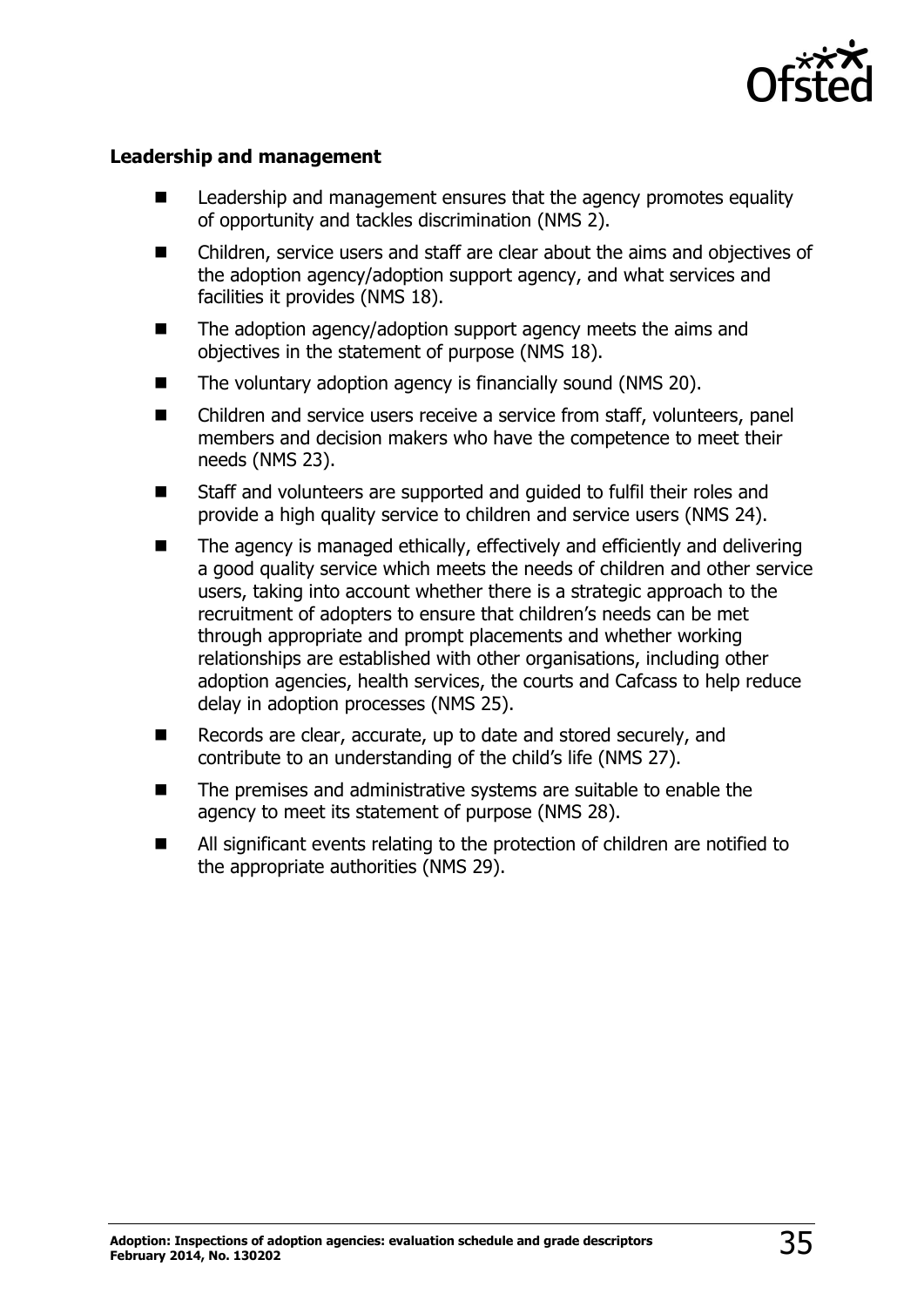

# <span id="page-35-1"></span><span id="page-35-0"></span>**Annex A: Part two. Headline outcome statements from the national minimum standards for voluntary adoption agency branches that only provide adoption support**

These standards apply to voluntary adoption agency branches that only provide adoption support. For voluntary adoption agencies that offer the full range of adoption services please see Annex A: Part one.

Please note that individual standards may be taken into account and lead to recommendations under any of the judgement areas.

These headline outcomes are taken from the national minimum standards and vary in their application depending on the nature of adoption support services provided.

### <span id="page-35-2"></span>**Outcomes**

- Children know that their wishes and feelings are taken into account in all aspects of their care, are helped to understand why it may not be possible to act upon their wishes in all cases and know how to obtain support and make a complaint (NMS 1).
- Children have a positive self view, emotional resilience and knowledge and understanding of their background (NMS 2).
- Children enjoy sound relationships with their prospective adopters, interact positively with others and behave appropriately (NMS 3).
- Children are able to enjoy their interests and develop confidence in their skills (NMS 6).
- Children are supported to achieve their educational potential (NMS 7).
- Contact with birth parents, siblings, other members of the birth family and significant others is arranged and maintained when it is beneficial to the child (NMS 8).
- Children live with prospective adopters whose home provides adequate space, to a suitable standard; the child enjoys access to a range of activities which promote their development (NMS 9).
- Children have clear and appropriate information about themselves, their birth parents and families and life before their adoption (NMS 12).
- Birth parent and birth families take an active part in the planning and implementation of their child's adoption (NMS 12).
- Service users confirm that the adoption support service provided met, or is meeting, their assessed needs (NMS 15).
- Adopted adults and birth relatives are assisted to obtain information in relation to the adoption where appropriate and contact is facilitated between an adopted adult and their birth relative if that is what both parties want (NMS 16).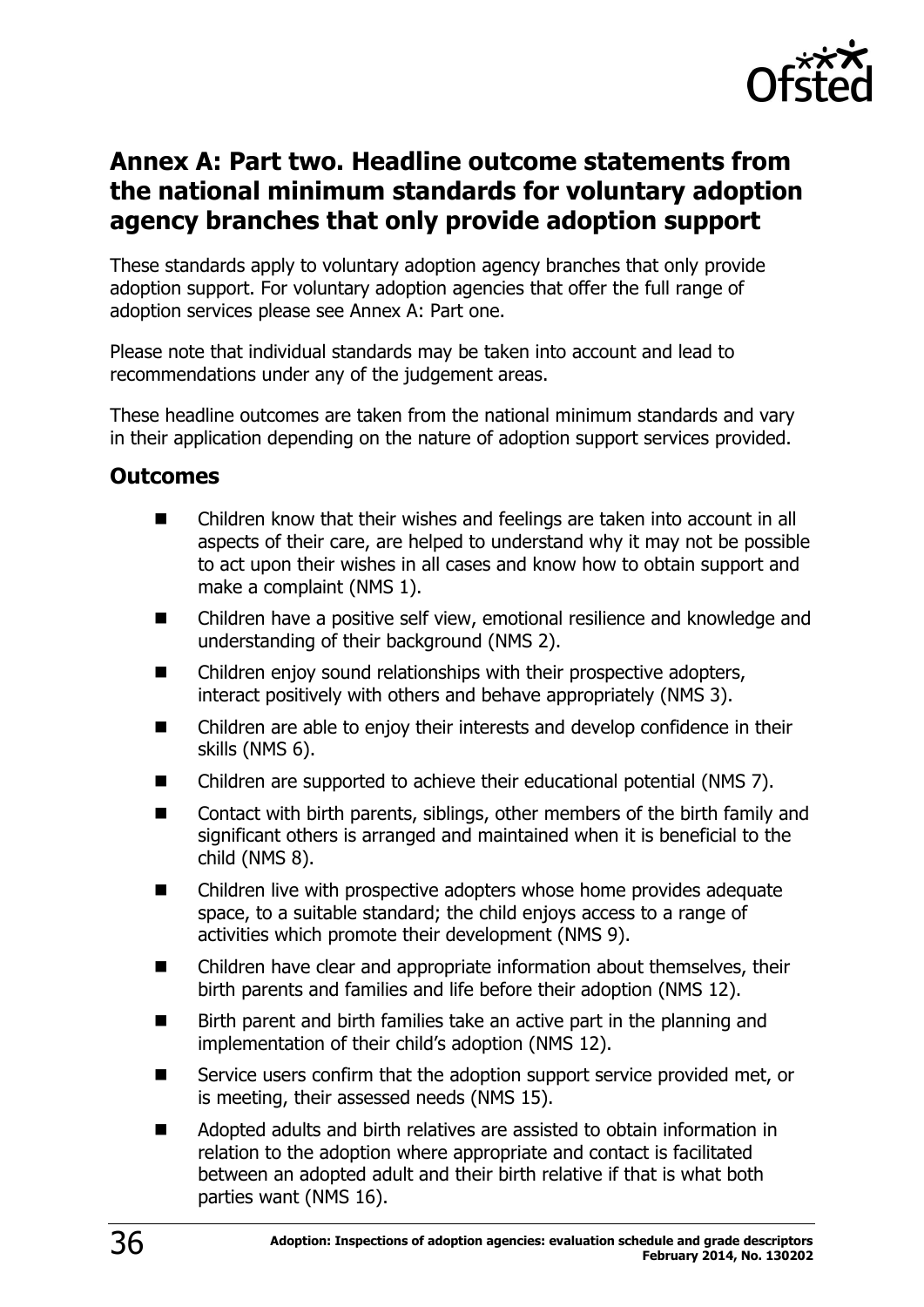

**EXTE:** Children, service users and staff are clear about the aims and objectives of the adoption agency/adoption support agency, and what services and facilities it provides. The adoption agency/adoption support agency meets the aims and objectives in the Statement of Purpose (NMS 18).

### <span id="page-36-0"></span>**Quality of service provision**

- The education and achievement of children is actively promoted as valuable in itself and as part of their preparation for adulthood. Children are supported to achieve their educational potential (NMS 7).
- The adoption agency approves prospective adopters who can meet most of the needs of looked after children who are to be placed for adoption and who can provide them with a home where the child will be able to recover from the impact of their early life experience of loss and trauma, feel loved, safe and secure (NMS 10).
- The adoption agency provides prospective adopters who can meet most of the needs of children who live outside the British Islands and who can provide them with a home where the child will feel loved, safe and secure (NMS 11).
- Children have clear and appropriate information about themselves, their birth parents and families and life before their adoption (NMS 12).
- Birth parents and birth families take an active part in the planning and implementation of their child's adoption (NMS 12).
- Adopted adults and birth relatives are assisted to obtain information in relation to the adoption where appropriate, and contact is facilitated between an adopted adult and their birth relative if that is what both parties want (NMS 16).
- Children and adults affected by adoption receive an assessment of their adoption support needs. Service users confirm that the adoption support service provided met or are meeting their assessed needs (NMS 15).

### <span id="page-36-1"></span>**Safeguarding**

- Children feel safe and are safe; children understand how to protect themselves and are protected from significant harm including neglect, abuse and accident (NMS 4).
- $\blacksquare$  The agency is provided and managed by those who are suitable to work with children and have the appropriate skills, experience and qualifications to deliver an efficient and effective service (NMS 19).
- There is careful selection of all staff, volunteers and persons on the central list and there is monitoring of such people to help prevent unsuitable people from having the opportunity to harm children and service users (NMS 21).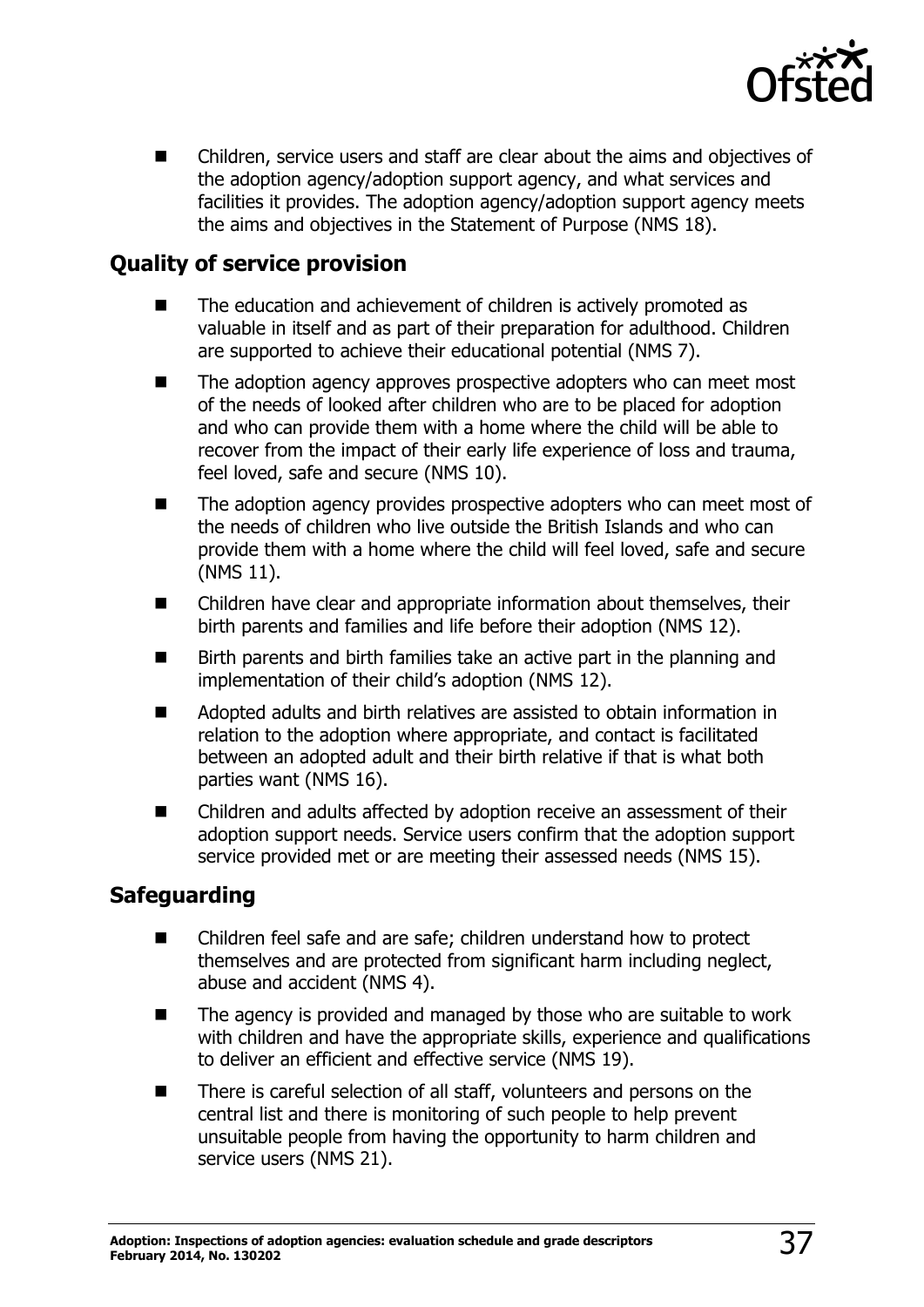

 Allegations and suspicions of harm are handled in a way that provides effective protection and support for children, the person making the allegation, and at the same time supports the person who is the subject of the allegation (NMS 22).

### <span id="page-37-0"></span>**Leadership and management**

- Children, service users and staff are clear about the aims and objectives of the adoption agency/adoption support agency, and what services and facilities it provides. The adoption agency/adoption support agency meets the aims and objectives in the Statement of Purpose (NMS 18).
- The agency is provided and managed by those who are suitable to work with children and have the appropriate skills, experience and qualifications to deliver an efficient and effective service (NMS 19).
- Children and service users receive a service from staff, volunteers, panel members and decision-makers who have the competence to meet their needs (NMS 23).
- Staff and volunteers are supported and quided to fulfil their roles and provide a high quality service to children and service users (NMS 24).
- The agency is managed ethically, effectively and efficiently and delivering a good quality service which meets the needs of children and other service users (NMS 25).
- The registered provider manages the agency effectively and efficiently and is suitable to work with the agency's service users. They are trained to ensure the best possible outcomes for service users (NMS 26).
- Records are clear, accurate and up to date and stored securely, and contribute to an understanding of the child's life NMS 27).
- All significant events relating to the protection of children are notified to the appropriate authorities (NMS 29).